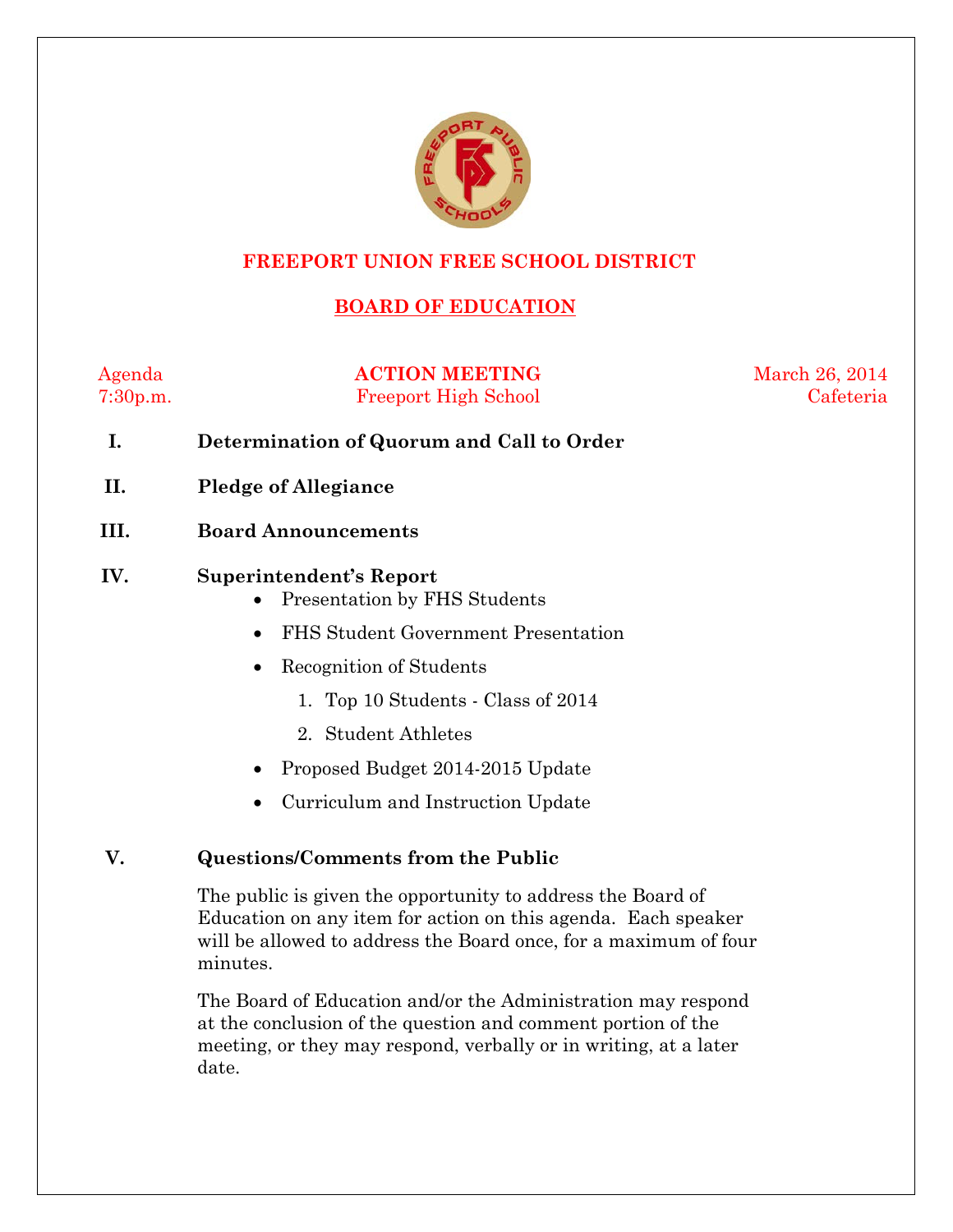# **VI. Items for Action**

Consent Agenda

#### **A**  $\overline{\mathbf{C}}$ **Consent Agenda Items:**

**<u>BE IT RESOLVED t</u>hat the Board of Education of the Freeport Union Free School District hereby approves the following items; A; B 1, 2, 3, 4, 5, 6, 7; C.**

#### **Consent Approve**

|             | A.              | Acceptance of the Minutes of the Board of Education                                              | TAB <sub>1</sub> |  |  |  |  |  |  |
|-------------|-----------------|--------------------------------------------------------------------------------------------------|------------------|--|--|--|--|--|--|
|             | <b>B.</b>       | <b>Personnel Actions</b>                                                                         |                  |  |  |  |  |  |  |
|             |                 | 1. Leave of Absence                                                                              | TAB <sub>2</sub> |  |  |  |  |  |  |
|             |                 | 2. Resignation                                                                                   | TAB <sub>3</sub> |  |  |  |  |  |  |
|             |                 | 3. Appointment of Instructional Staff-Probationary                                               | TAB <sub>4</sub> |  |  |  |  |  |  |
|             |                 | 4. Appointment of Non-Instructional Staff                                                        | TAB <sub>5</sub> |  |  |  |  |  |  |
|             |                 | 5. Appointment of Co-curricular Staff                                                            | TAB <sub>6</sub> |  |  |  |  |  |  |
|             |                 | 6. Appointment of Spring Coaching Staff                                                          | TAB <sub>7</sub> |  |  |  |  |  |  |
|             |                 | 7. Appointment of Intermural Coaching Staff                                                      | TAB <sub>8</sub> |  |  |  |  |  |  |
|             | $\mathcal{C}$ . | <b>Education</b>                                                                                 |                  |  |  |  |  |  |  |
|             |                 | 1. Acceptance of the Minutes from the Committees on<br>Special Education and Preschool Education | TAB <sub>9</sub> |  |  |  |  |  |  |
| VII.        |                 | <b>Other Items for Action</b>                                                                    |                  |  |  |  |  |  |  |
|             |                 | Personnel                                                                                        |                  |  |  |  |  |  |  |
|             | A.              | 1. Retirement of Staff                                                                           | <b>TAB 10</b>    |  |  |  |  |  |  |
| <b>VIII</b> | A.              | <b>Education</b>                                                                                 |                  |  |  |  |  |  |  |
|             |                 | 1. Approval of Student Travel                                                                    | <b>TAB 11</b>    |  |  |  |  |  |  |
|             |                 | 2. Approval of Student Travel                                                                    | <b>TAB 12</b>    |  |  |  |  |  |  |
|             |                 | 3. Approval of Student Travel                                                                    | <b>TAB 13</b>    |  |  |  |  |  |  |
|             |                 | 4. Adoption of the 2014-2015 School Calendar                                                     | <b>TAB 14</b>    |  |  |  |  |  |  |
|             |                 | 5. Approval of Consultants                                                                       | <b>TAB 15</b>    |  |  |  |  |  |  |
|             |                 | 6. Acceptance of a Technology Plan                                                               | <b>TAB 16</b>    |  |  |  |  |  |  |
| IX.         | A.              | Finance                                                                                          |                  |  |  |  |  |  |  |
|             |                 | Budget Transfer – General Fund – March 2014<br>1.                                                | <b>TAB 17</b>    |  |  |  |  |  |  |
|             |                 | 2. Acceptance of a Bid                                                                           | <b>TAB 18</b>    |  |  |  |  |  |  |
|             |                 | 3. Approval of Capital Reserve Fund Projects and Type II<br>Actions                              | <b>TAB 19</b>    |  |  |  |  |  |  |
|             |                 | 4. Approval of a Proposition                                                                     | <b>TAB 20</b>    |  |  |  |  |  |  |
|             |                 | 5. Acceptance of the Federal Single Audit                                                        | <b>TAB 21</b>    |  |  |  |  |  |  |
|             |                 |                                                                                                  |                  |  |  |  |  |  |  |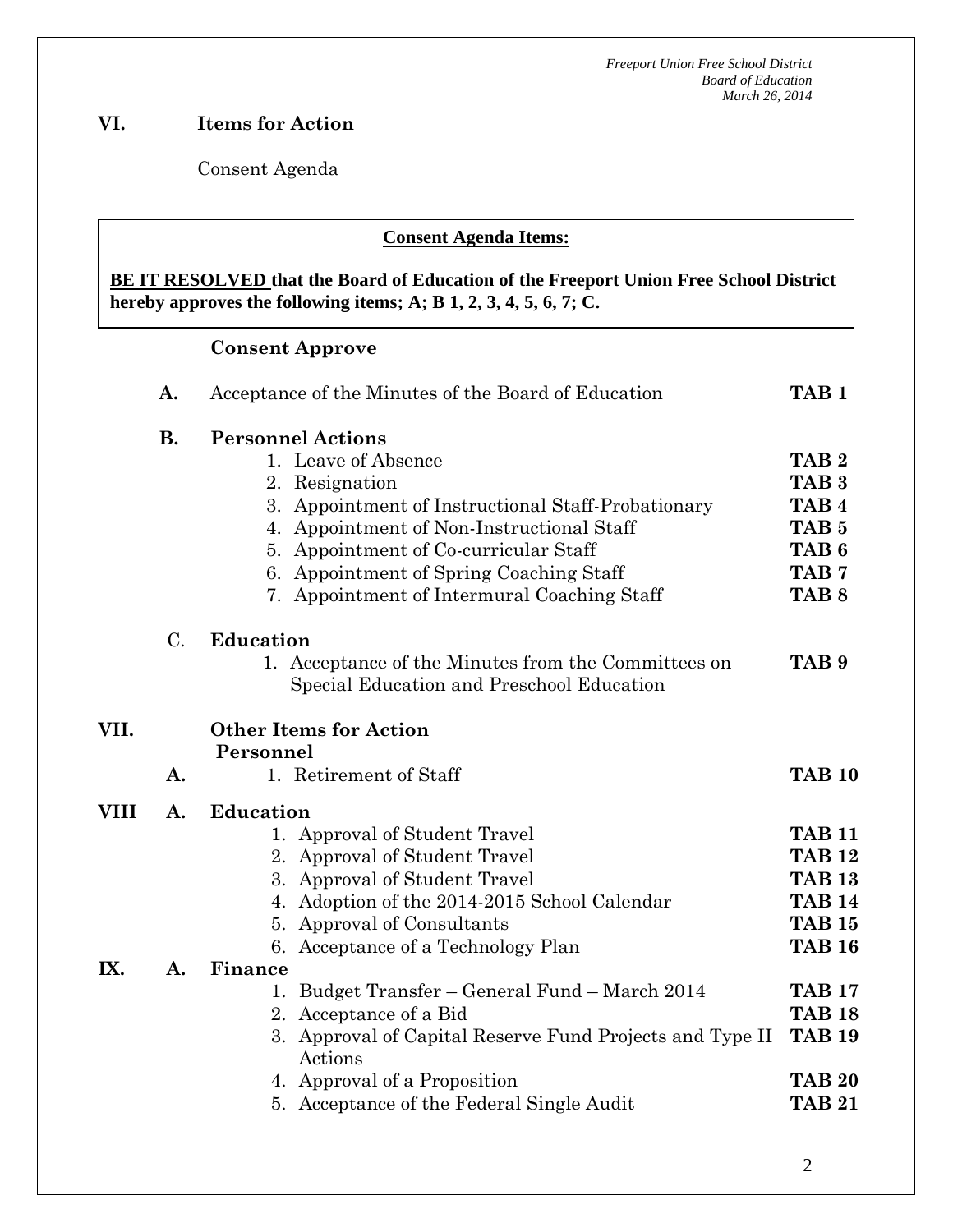| X.<br>A. | <b>Other Reports to the Board</b><br>1. Treasurer's Report - January, 2014<br>2. High School Funds Report - January & February, 2014                                                                                                                                                                                                                                                         | <b>TAB 22</b> |
|----------|----------------------------------------------------------------------------------------------------------------------------------------------------------------------------------------------------------------------------------------------------------------------------------------------------------------------------------------------------------------------------------------------|---------------|
| XI.      | <b>Questions/Comments from the Public on Other Topics</b>                                                                                                                                                                                                                                                                                                                                    |               |
|          | At this time, the public is given the opportunity to address the<br>Board of Education on any topic. Each speaker will be allowed<br>to address the Board once, for a maximum of four minutes.                                                                                                                                                                                               |               |
|          | The Board of Education and/or the Administration may respond<br>at the conclusion of the question and comment portion of the<br>meeting, or they may respond, in writing, at a later date.                                                                                                                                                                                                   |               |
| XII.     | <b>Board Comments</b>                                                                                                                                                                                                                                                                                                                                                                        |               |
| XIII.    | <b>Superintendent Comments</b>                                                                                                                                                                                                                                                                                                                                                               |               |
| XIV.     | Adjournment                                                                                                                                                                                                                                                                                                                                                                                  |               |
| XV.      | <b>Next Meeting</b><br>The next proposed meeting of the Board of Education will be<br>held on April 9, 2014 at Caroline G. Atkinson School.<br>All meetings begin at 7:30 p.m. unless otherwise noted.<br>Register to vote: Monday through Friday between 8:30 a.m.<br>and 3:30 p.m. at the Administration Building, 235 N. Ocean<br>Avenue.<br>Visit our website at www.freeportschools.org |               |
|          |                                                                                                                                                                                                                                                                                                                                                                                              |               |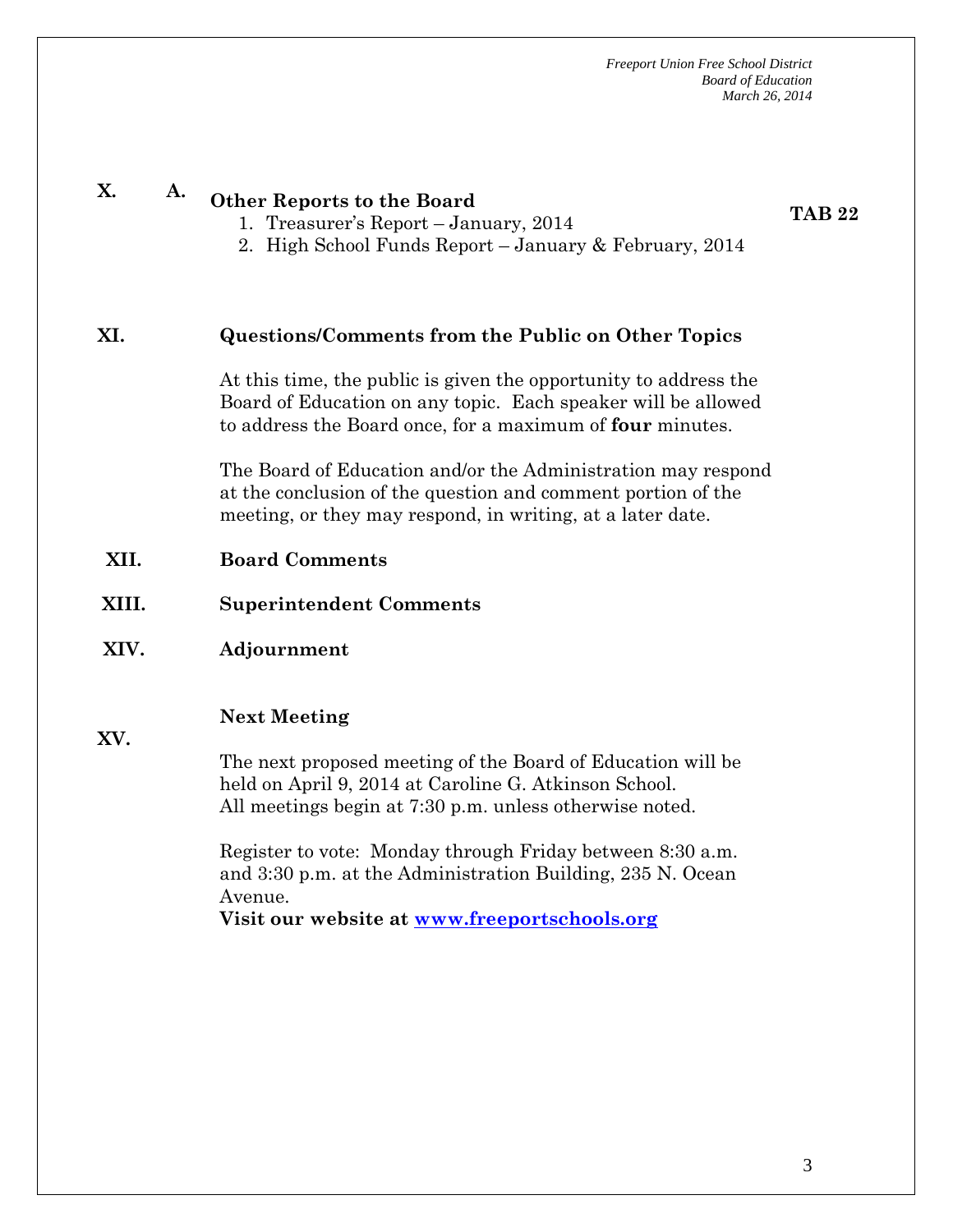# **Consent Agenda Items:**

**BE IT RESOLVED**, that the Board of Education of the Freeport Union Free School District hereby approves the following items; A; B 1, 2, 3, 4, 5, 6, 7; C.

#### **BACK UP MATERIAL FOR CONSENT AGENDA ACTION ITEMS IN TABS 1-9**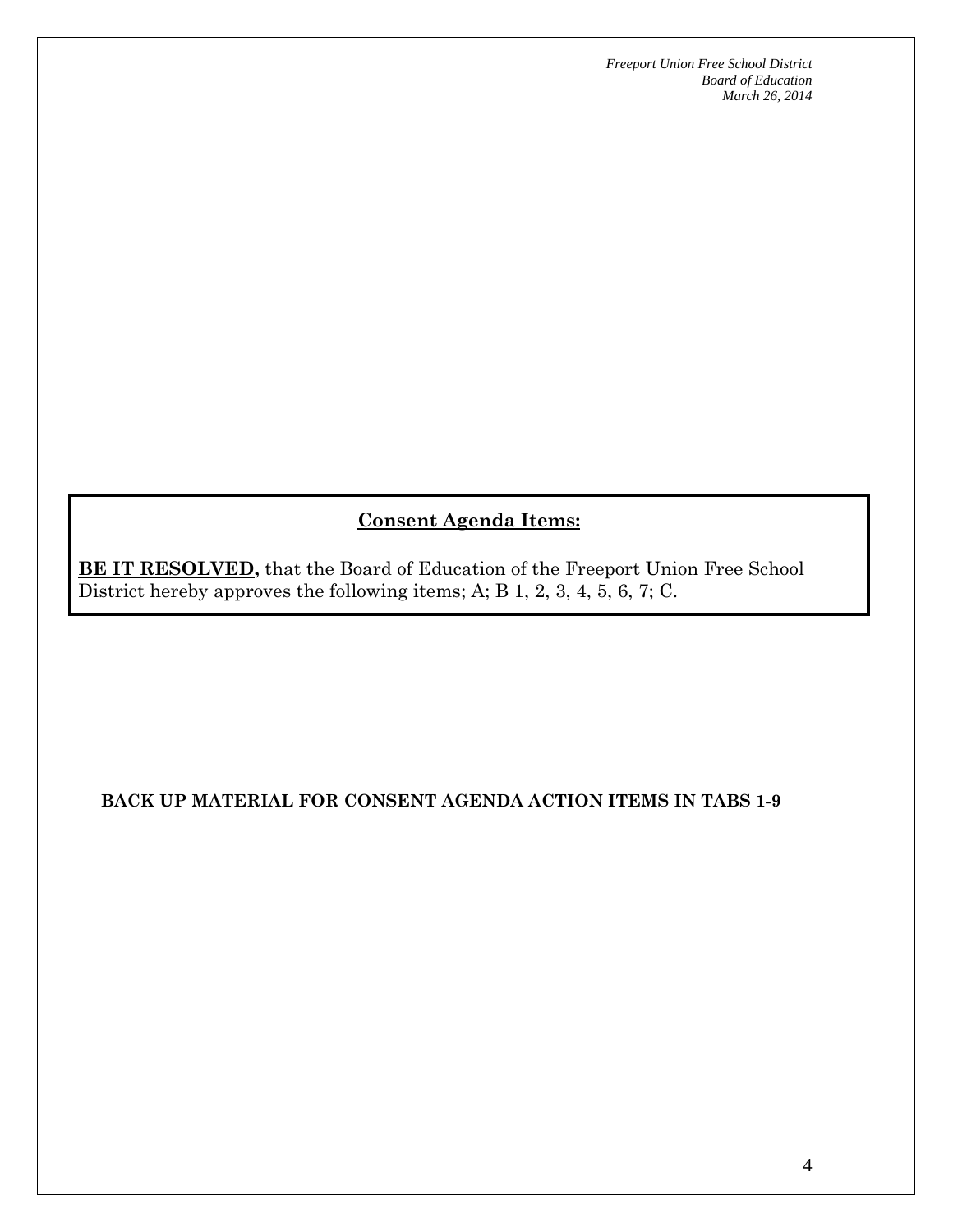**Acceptance of the Minutes**

**BE IT RESOLVED** that the Board of Education of the Freeport Union Free School District hereby accepts the minutes of the following meetings as written:

February 11, 2014; March 5, 2014; March 12, 2014 Hearing; March 12, 2014.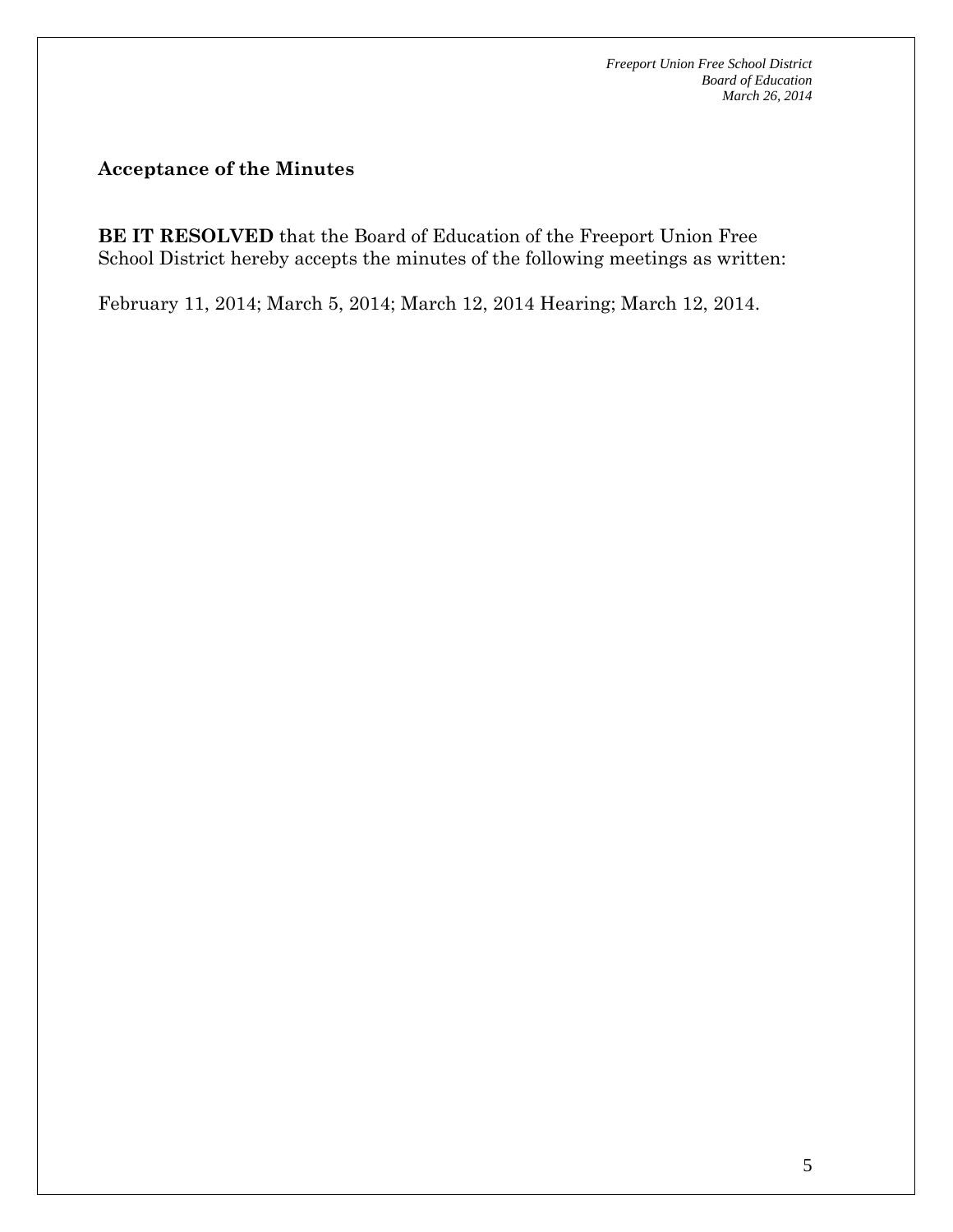# **Personnel**

#### **Leave of Absence**

**BE IT RESOLVED**, that the Board of Education of the Freeport Union Free School District hereby grants a request for leave of absence as listed below:

- **1. Beulah Gibson,** Food Service Helper, effective April 24, 2014 through June 30, 2014 for health reasons.
- **2. Elizabeth De Salvo,** full-time Teaching Assistant, effective March 11, 2014 through March 30, 2014, for health reasons.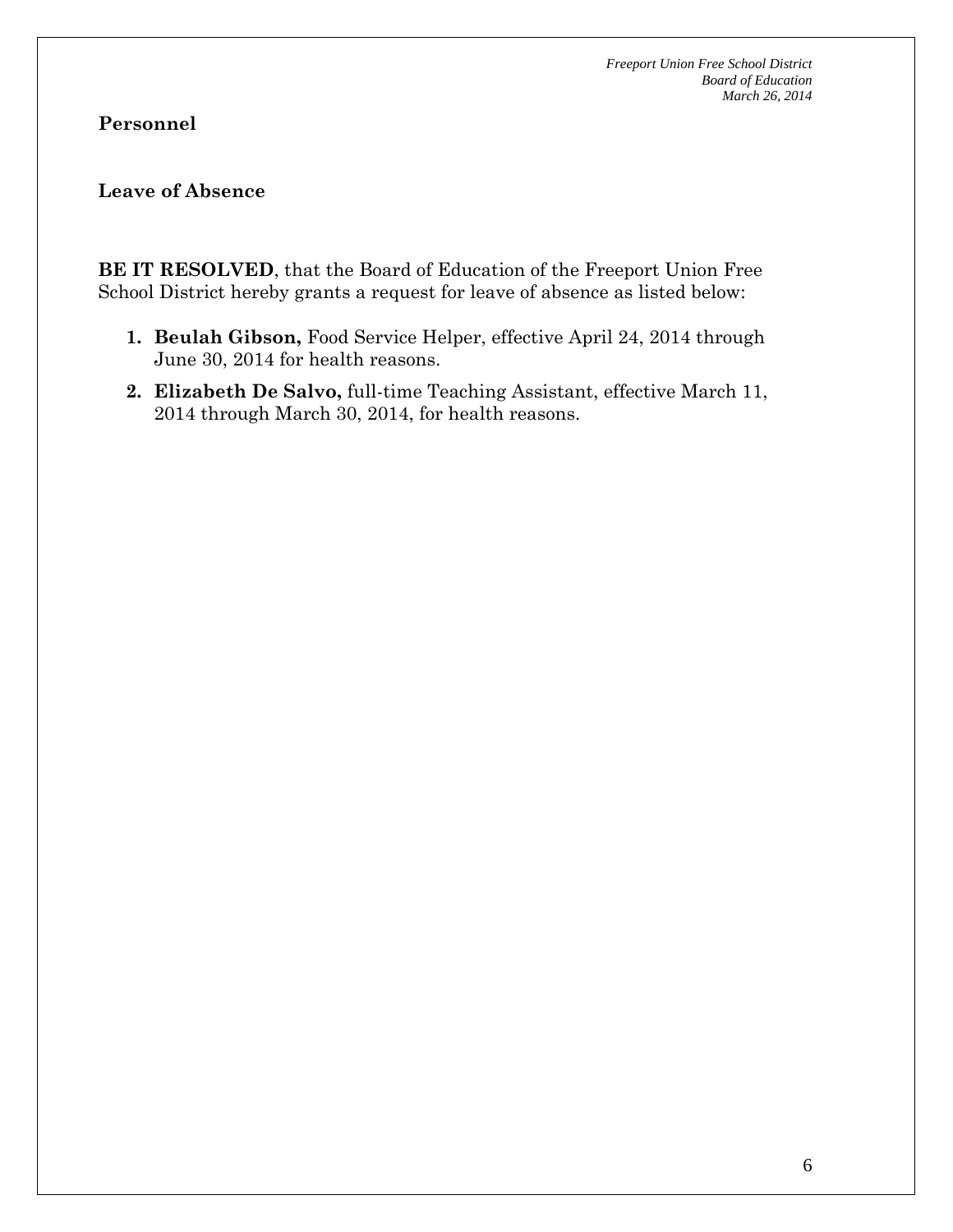#### **Resignation of Staff**

**BE IT RESOLVED**, that the Board of Education of the Freeport Union Free School District hereby accepts the letter(s) of resignation from the following staff member(s) as listed below:

- 1. **Vivian Buckles**, Food Service Helper, effective February 24, 2014, for personal reasons.
- 2. **Naviah Ponce Paz**, Assistant Principal, effective March 14, 2014, for personal reasons.
- 3. **Diane Shanley,** Typist Clerk (10 Month), effective March 7, 2014, for personal reasons.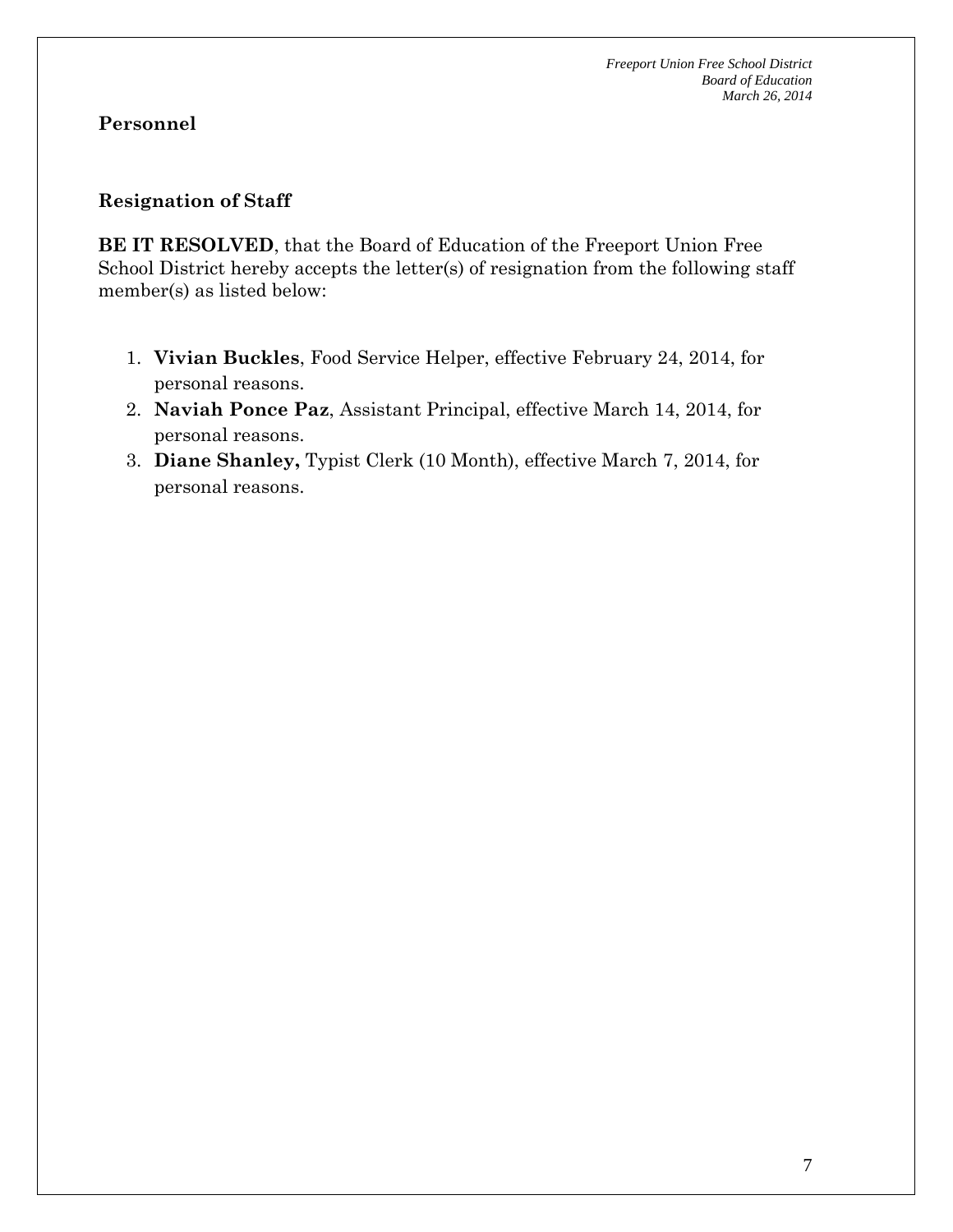# **Appointment of Instructional Staff - Probationary**

**BE IT RESOLVED**, that the Board of Education of the Freeport Union Free School District, upon the recommendation of the Superintendent, hereby appoints the individuals listed in the attached Appointment of Staff Report - Temporary, in accordance with the rules of the Board of Regents. These individuals shall possess appropriate certification allowing them to serve as teachers in the public schools of New York.

- 1. **Nilda Gentile**, full-time Teacher Aide, (replacing A. Duarte Morales, resigned) a probationary appointment effective February 24, 2014 for a period of 26 weeks upon Civil Service approval. Compensation for this position will be according to the FTAA Contract at \$14,791. Assignment: New Visions.
- 2. **Genesis Martinez.** full-time Teaching Assistant, (replacing S. Torres, resigned) a probationary appointment effective March 10, 2014, with anticipated tenure March 10, 2017. Compensation for this position will be according to the FTAA Contract at \$17,226. Assignment: Atkinson.
- 3. **Melissan Urias,** full-time Teaching Assistant, (replacing M. D'Alto, resigned) a probationary appointment effective March 24, 2014, with anticipated tenure March 24, 2017. Compensation for this position will be according to the FTAA Contract at \$19,226. Assignment: Atkinson.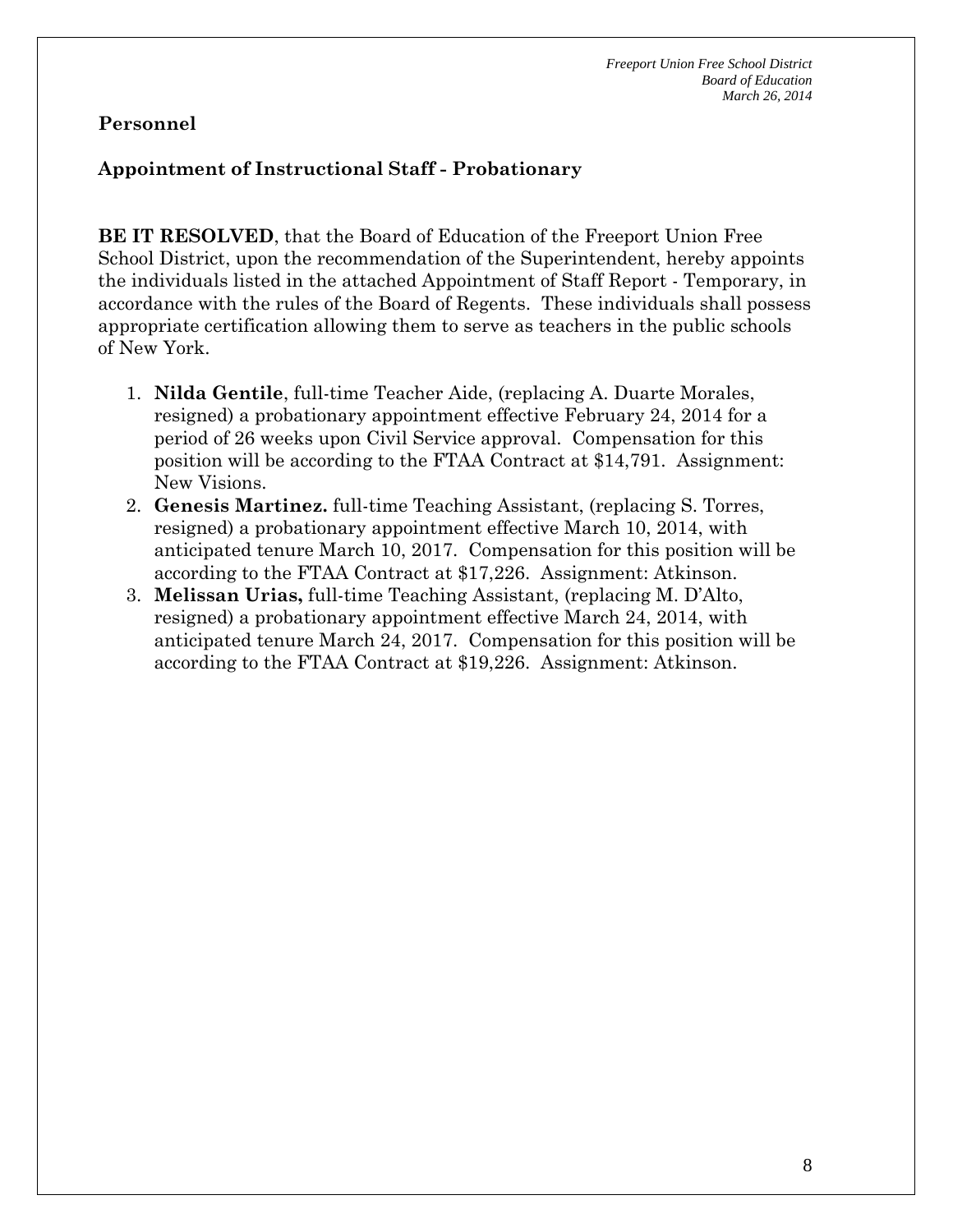#### **Appointment of Staff-Non-Instructional**

**BE IT RESOLVED**, that the Board of Education of the Freeport Union Free School District hereby appoints the individuals as listed, in accordance with Civil Service Rules and Regulations.

> 1. **Donna Riso**, Typist Clerk (12 Month), (replacing M. Aviles, retired) a probationary appointment effective March 24, 2014 for a period of 26 weeks upon Civil Service approval. Compensation for this position shall be according to the Clerical Salary Schedule at \$37,166. Assignment: Bayview.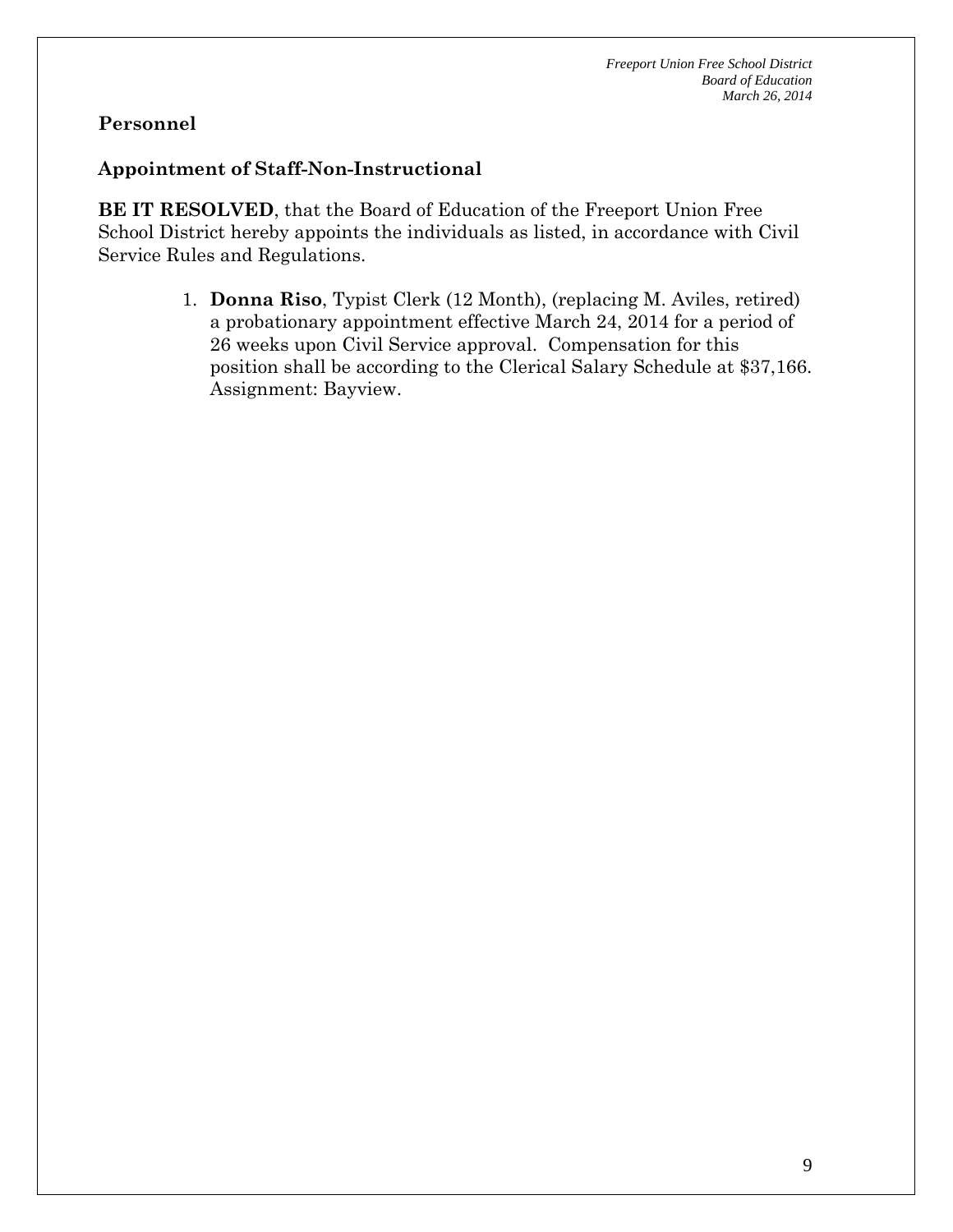#### **Co-curricular Appointments**

BE IT RESOLVED, that the Board of Education of the Freeport Union Free School District, upon the recommendation of the Superintendent, hereby appoints the individuals listed below, in accordance with the rules of the Board of Regents. These individuals shall possess appropriate certification allowing them to serve as teachers or other staff in the public schools of New York for the 2013-2014 School Year.

#### **21ST CENTURY COMMUNITY LEARNING CENTERS AFTER SCHOOL ACADEMIES**

| <b>New Visions</b>    |          | <b>Duties</b>                       |  |  |
|-----------------------|----------|-------------------------------------|--|--|
|                       |          | Destination Imagination Afterschool |  |  |
| Susan Gonzalez        | \$1,247  | program                             |  |  |
|                       |          | Destination Imagination Afterschool |  |  |
| Ruth Breidenbach      | \$1,247  | program                             |  |  |
| <b>BAYVIEW SCHOOL</b> |          | <b>Duties</b>                       |  |  |
| Wendy Garcia -        | \$272.40 | clerical                            |  |  |
| Teacher Aide          |          |                                     |  |  |
| JOHN W. DODD          |          | <b>Duties</b>                       |  |  |
| Lori Cohen            | \$311.58 | <b>ELA Saturday Academy</b>         |  |  |

#### **Freeport High School Spring Musical Advisors**

| Robert Yarmola   | Producer                  | <b>FHS</b> | 1,768 |
|------------------|---------------------------|------------|-------|
| Michael LaSorsa  | Orchestra Prep            | <b>FHS</b> | 1,158 |
| Monique Retzlaff | <b>Musical Director</b>   | <b>FHS</b> | 1,158 |
| Mahendra Morales | Choreographer             | <b>FHS</b> | 1,158 |
| Cathy Rode       | Costume Designer          | <b>FHS</b> | 1.158 |
| Arthur Retzlaff  | <b>Stage Designer</b>     | <b>FHS</b> | 1,158 |
| Arthur Retzlaff  | Set Constructor           | <b>FHS</b> | 1,158 |
| Doug Martines    | <b>Technical Director</b> | <b>FHS</b> | 1,158 |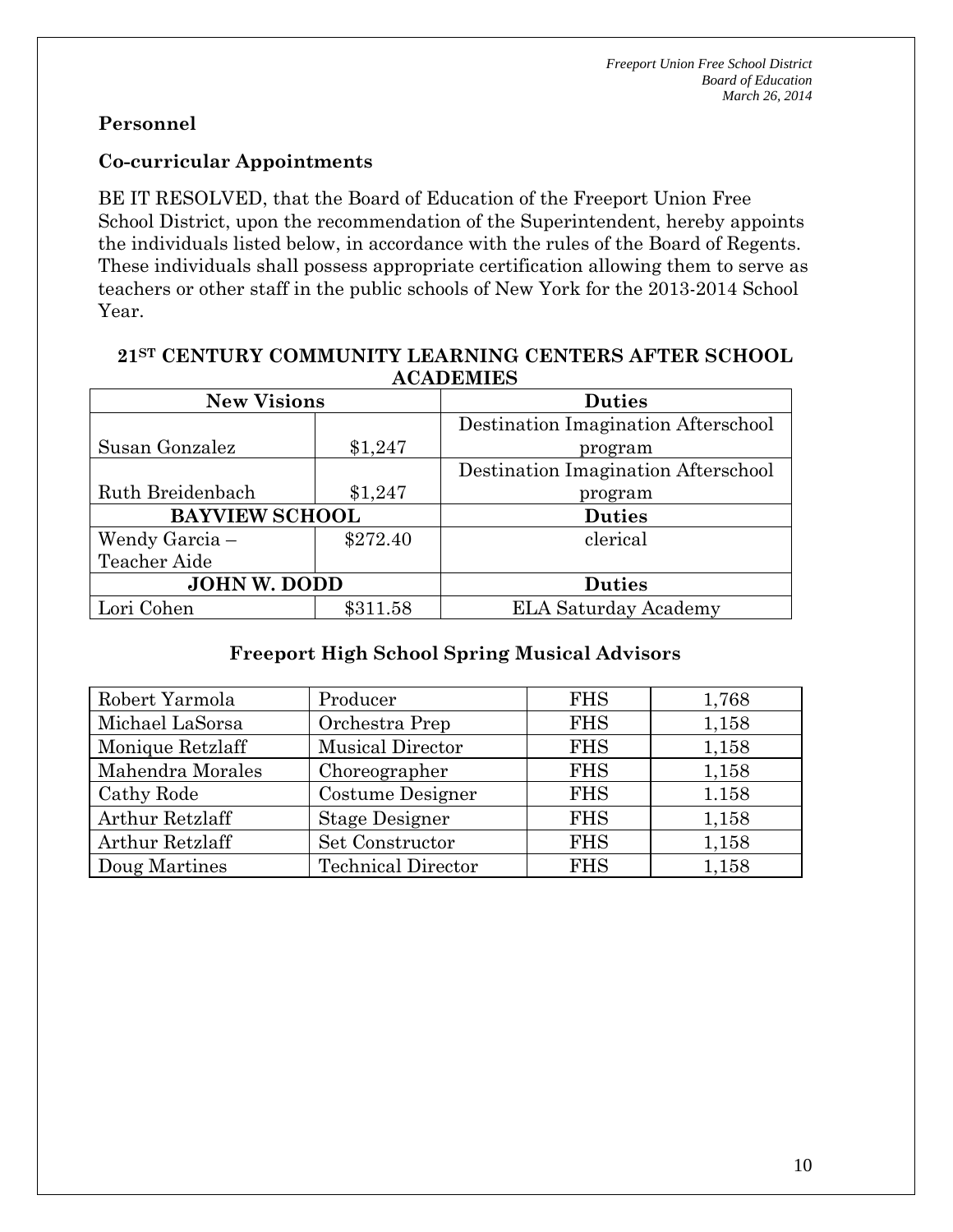# **Appointment of Spring Coaching Staff**

**BE IT RESOLVED,** that the Board of Education of the Freeport Union Free School District, hereby appoints the below listed individuals for coaching positions. These individuals shall possess appropriate certification allowing them to serve as coaches in the public schools of New York.

| <b>Coaches Names</b>  | Position                           | <b>Salary</b>         |
|-----------------------|------------------------------------|-----------------------|
| Beathea, Lolita       | Varsity Badminton                  | \$4,595               |
| Delgado, Roberto      | Varsity Baseball Head              | 6,958<br>\$           |
| DiMartino, Jesse      | Varsity Baseball Asst.             | $\mathbb{S}$<br>5,004 |
| Smar, Stephen         | JV Baseball Head                   | \$5,281               |
| Wynn, Matt            | 7/8 Grade Baseball Head            | $\$\$<br>4,021        |
| Mohrman, Harry        | <b>Boys Varsity Lacrosse Head</b>  | 7,908                 |
| Fiore, Christopher    | Boys Varsity Lacrosse Asst.        | 5,803<br>\$           |
| Halvorsen Sr. Timothy | Boys JV Lacrosse Head              | 5,628<br>\$           |
| Halvorsen Jr. Timothy | Boys JV Lacrosse Asst.             | 5,628<br>\$           |
| Mills, Randy          | <b>Boys Modified Lacrosse Head</b> | 4,938<br>\$           |
| Allen, Kevin          | Boys Modified Lacrosse Asst.       | \$4,251               |
| Torre, Danielle       | Girls Varsity Lacrosse Head        | 7,000                 |
| Wahlers, Diane        | Girls Varsity Lacrosse Asst.       | \$<br>5,803           |
| DiPalo, Gina          | Girls JV Lacrosse Head             | \$4,910               |
| Jones, Meredith       | Girls Modified Lacrosse Head       | \$4,938               |
| Roberts, Tracie       | Girls Modified Lacrosse Asst.      | 4,251<br>\$           |
| Sekesan, Danielle     | Girls Varsity Softball Head        | 6,958<br>\$           |
| Loper, Kerri          | Girls Varsity Softball Asst.       | \$4,652               |
| Van Nostrand, Greg    | Girls JV Softball Head             | 5,281<br>\$           |
| Lloyd-Forde, Lakisha  | 7/8 Grade Softball Head            | 4,250<br>\$           |
| DeBonis, Robert       | <b>Boys Varsity Tennis Head</b>    | \$5,182               |
| Gilreath, Charles     | <b>Boys Varsity Track Head</b>     | \$7,388               |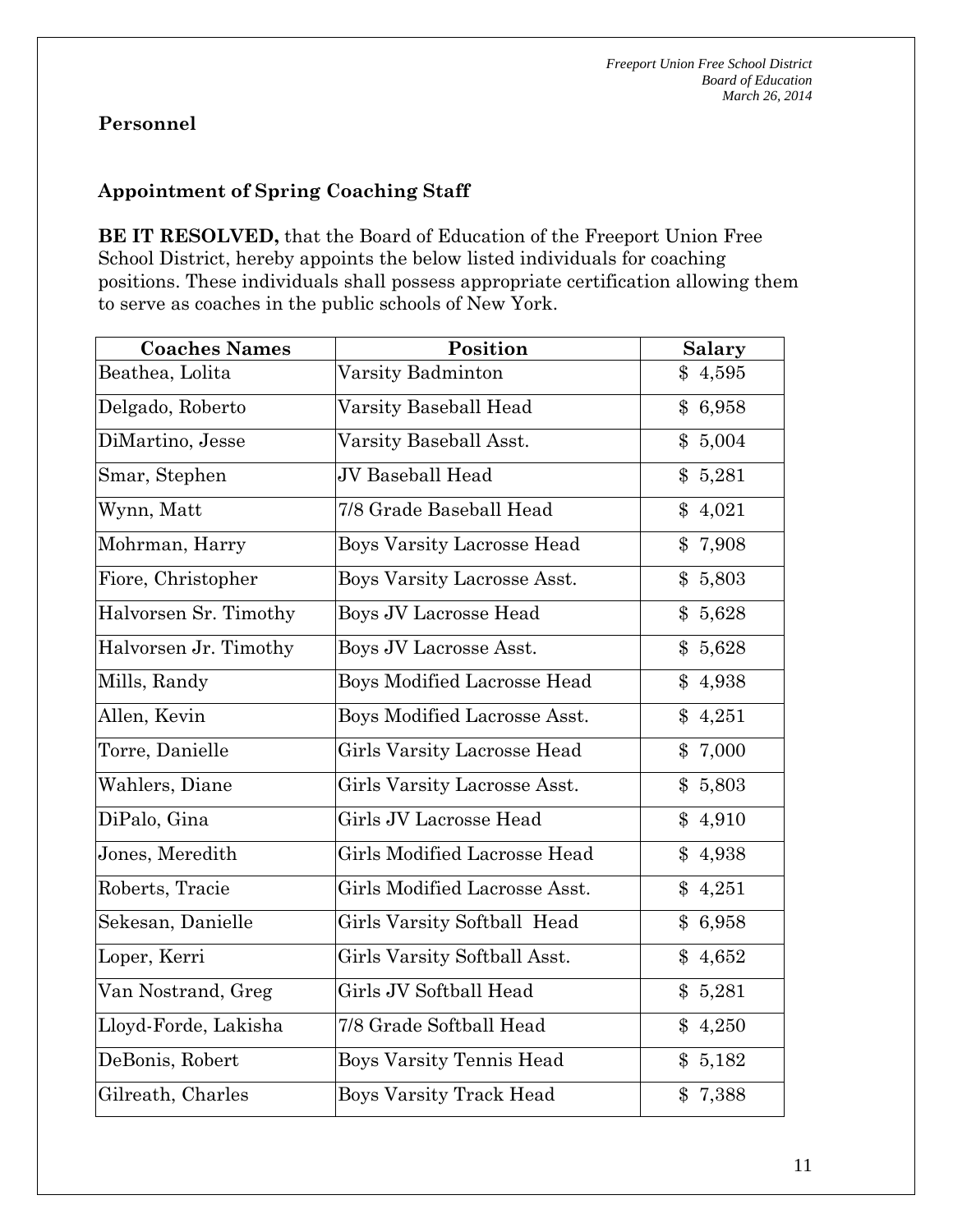| France, Dexter    | Boys Varsity Track Asst.           | \$5,004 |
|-------------------|------------------------------------|---------|
| Blount, Eric      | Coed Modified Track Head           | \$4,595 |
| Brown, Yvonne     | Coed Modified Track Head           | \$4,250 |
| Yearwood, Felicia | Girls Varsity Track Head           | \$6,958 |
| Scott, Jahn       | Girls Varsity Track Asst.          | \$4,652 |
| Cellan, Russell   | <b>Spring Weight Training</b>      | \$2,116 |
| Brown, Keith      | Summer Weight Training             | \$2,116 |
| Zito, George      | Athletic Trainer                   | \$6,663 |
| Robert Fallot     | <b>Boys Modified Lacrosse Head</b> | \$4,673 |
| Michael Cammarota | Girls JV Lacrosse Asst.            | \$3,437 |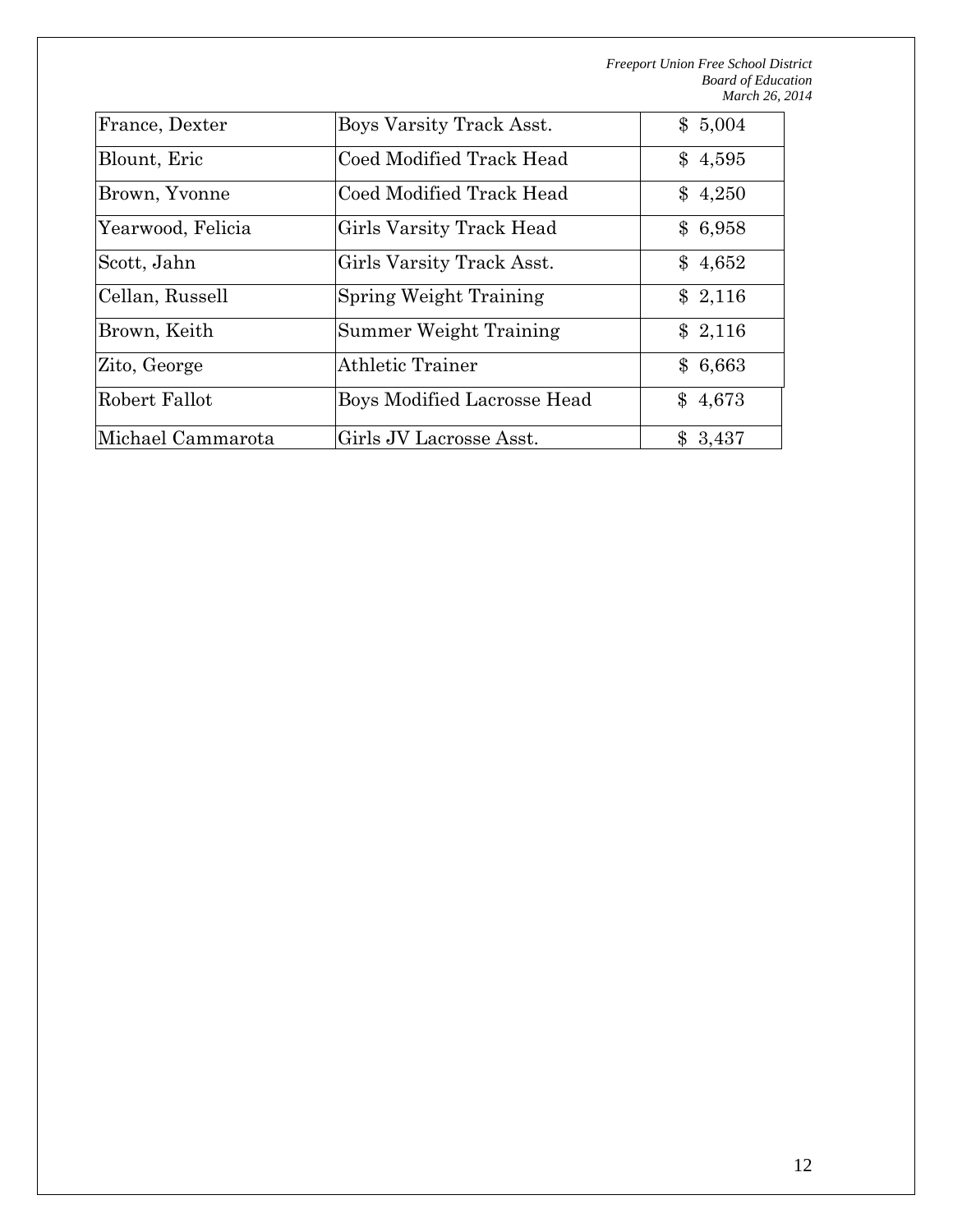# **Appointment of Intramural Coaching Staff**

**BE IT RESOLVED,** that the Board of Education of the Freeport Union Free School District, hereby appoints the below listed individuals for coaching positions. These individuals shall possess appropriate certification allowing them to serve as coaches in the public schools of New York.

| <b>Name</b>       | Position    | School     | <b>Stipend</b> | <b>Funding Source</b> |
|-------------------|-------------|------------|----------------|-----------------------|
| Gilreath, Charles | Intramurals | Bayview    | \$2500         | Carol White PEP Grant |
|                   | Instructor  |            |                |                       |
| Thom, Timothy     | Intramural  | Giblyn     | \$2500         | Carol White PEP Grant |
|                   | Instructor  |            |                |                       |
| Banegas,          | Intramural  | <b>New</b> | \$2500         | Carol White PEP Grant |
| German            | Instructor  | Visions    |                |                       |
| Cellan, Matthew   | Intramural  | Atkinson   | \$625          | Carol White PEP Grant |
|                   | Instructor  |            |                |                       |
| May, Anthony      | Intramural  | Atkinson   | \$625          | Carol White PEP Grant |
|                   | Instructor  |            |                |                       |
| DeBonis, Robert   | Intramural  | Atkinson   | \$625          | Carol White PEP Grant |
|                   | Instructor  |            |                |                       |
| Shelley, Barbara  | Intramural  | Atkinson   | \$625          | Carol White PEP Grant |
|                   | Instructor  |            |                |                       |
| Pohmer, Patricia  | Intramural  | Archer     | \$833          | Carol White PEP Grant |
|                   | Instructor  |            |                |                       |
| Smith, Valarie    | Intramural  | Archer     | \$833          | Carol White PEP Grant |
|                   | Instructor  |            |                |                       |
| Lettson, Karen    | Intramural  | Archer     | \$833          | Carol White PEP Grant |
|                   | Instructor  |            |                |                       |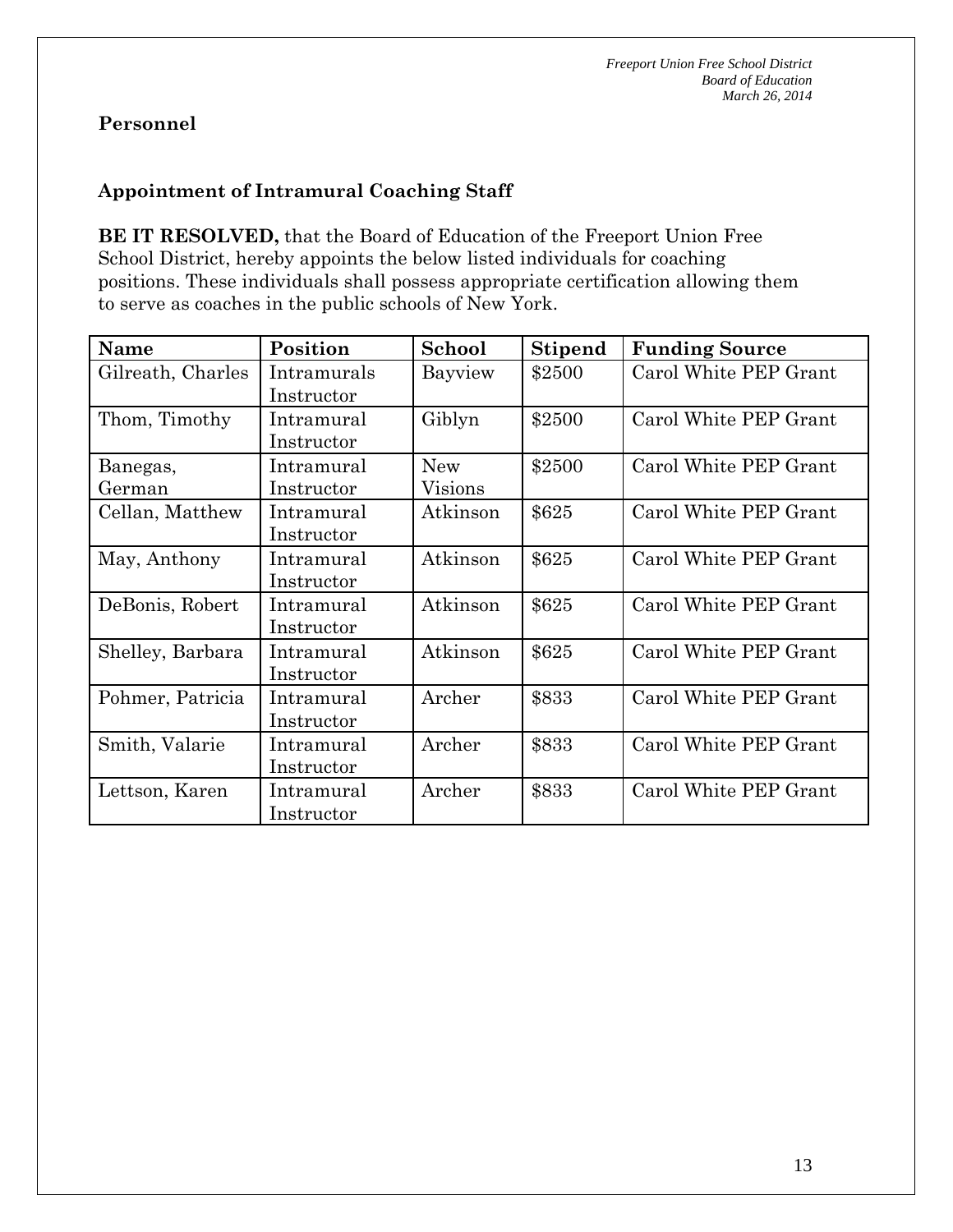#### **CSE/CPSE Minutes**

**BE IT RESOLVED,** that the Board of Education of the Freeport Union Free School District hereby accepts the minutes of the meetings of the Committees on Special Education and Preschool Special Education for the following dates:

November 21, 2013

December 9, 13, 2013

January 7, 8, 10, 13, 15, 30, 2014

February 3, 4, 5, 6, 7, 10, 11, 12, 13, 24, 25, 26, 27, 28, 2014

March 4, 6, 7, 8, 10, 2014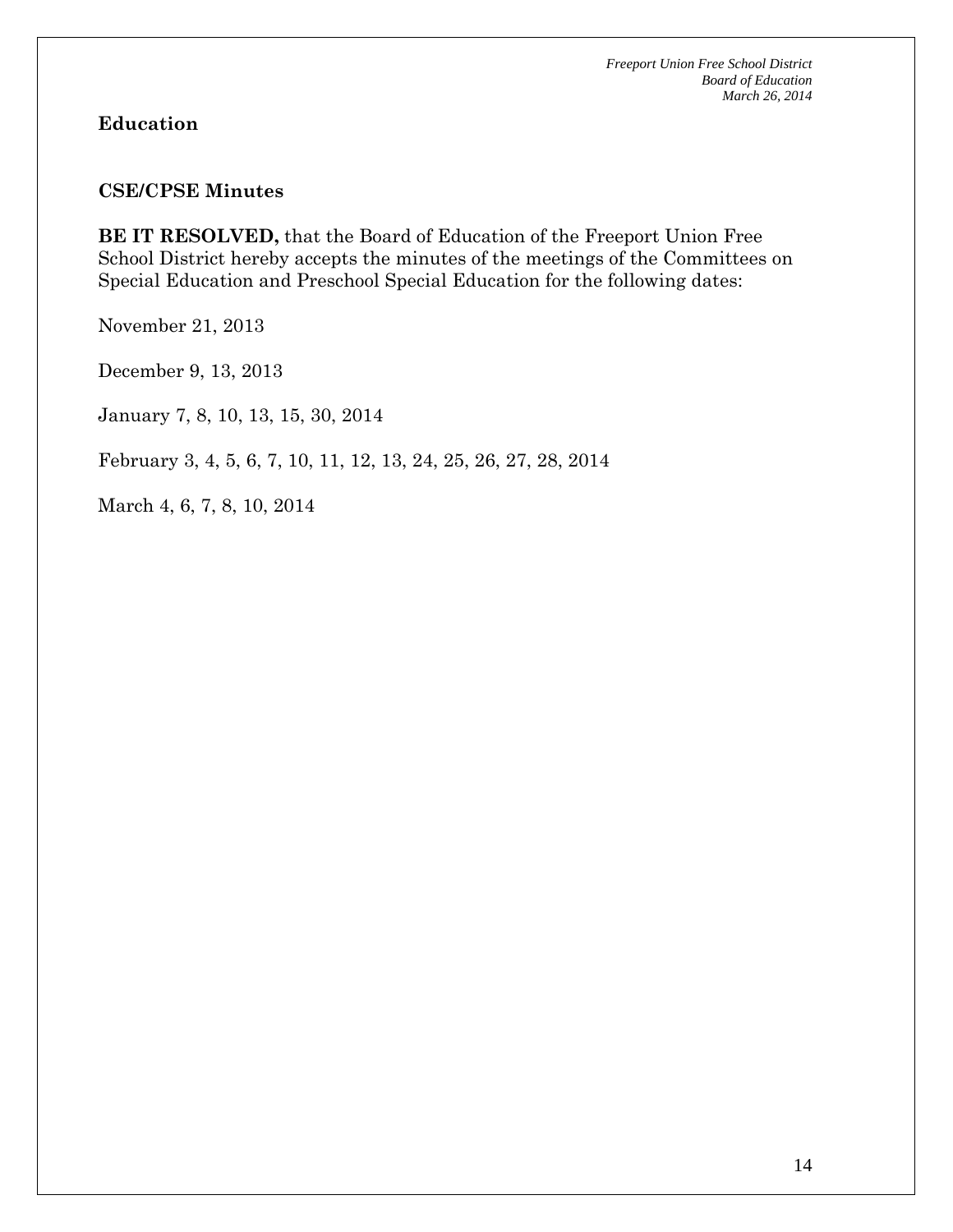#### **Retirement of Staff**

**BE IT RESOLVED,** that the Board of Education of the Freeport Union Free School District hereby accepts the letter of resignation for the purpose of retirement from the following staff member as listed:

- 1. **Mary Jane Gould**, Elementary Teacher, effective, close of business June 30, 2014, after serving the children of Freeport for more than 25 years.
- 2. **Roberta Ir**, Elementary Teacher, effective, close of business June 30, 2014, after serving the children of Freeport for more than 17 years.
- 3. **James Stalzer**, Music Teacher, effective, close of business June 30, 2014, after serving the children of Freeport for more than 27 years.
- 4. **Joyce Elias**, Art Teacher, effective, close of business June 30, 2014, after serving the children of Freeport for more than 36 years.
- 5. **Victoria Bertrand**, Elementary Teacher, effective, close of business June 30, 2014, after serving the children of Freeport for more than 36 years.
- 6. **Andrea Kane**, English Teacher, effective, close of business June 30, 2014, after serving the children of Freeport for more than 34 years.
- 7. **Mark Spanier**, English Teacher, effective, close of business June 30, 2014, after serving the children of Freeport for more than 34 years.
- 8. **Brenda Gardner**, Elementary Teacher, effective, close of business June 30, 2014, after serving the children of Freeport for more than 29 years.
- 9. **Daniel Mulvey**, Health Teacher, effective, close of business June 30, 2014, after serving the children of Freeport for more than 32 years.
- 10.**Sandra Morvitz**, Special Education Teacher, effective, close of business June 30, 2014, after serving the children of Freeport for more than 16 years.
- 11.**Theresa Markel**, Reading Teacher, effective, close of business June 30, 2014, after serving the children of Freeport for more than 12 years.
- 12.**Lucille Curley**, ESL Teacher, effective, close of business June 30, 2014, after serving the children of Freeport for more than 14 years.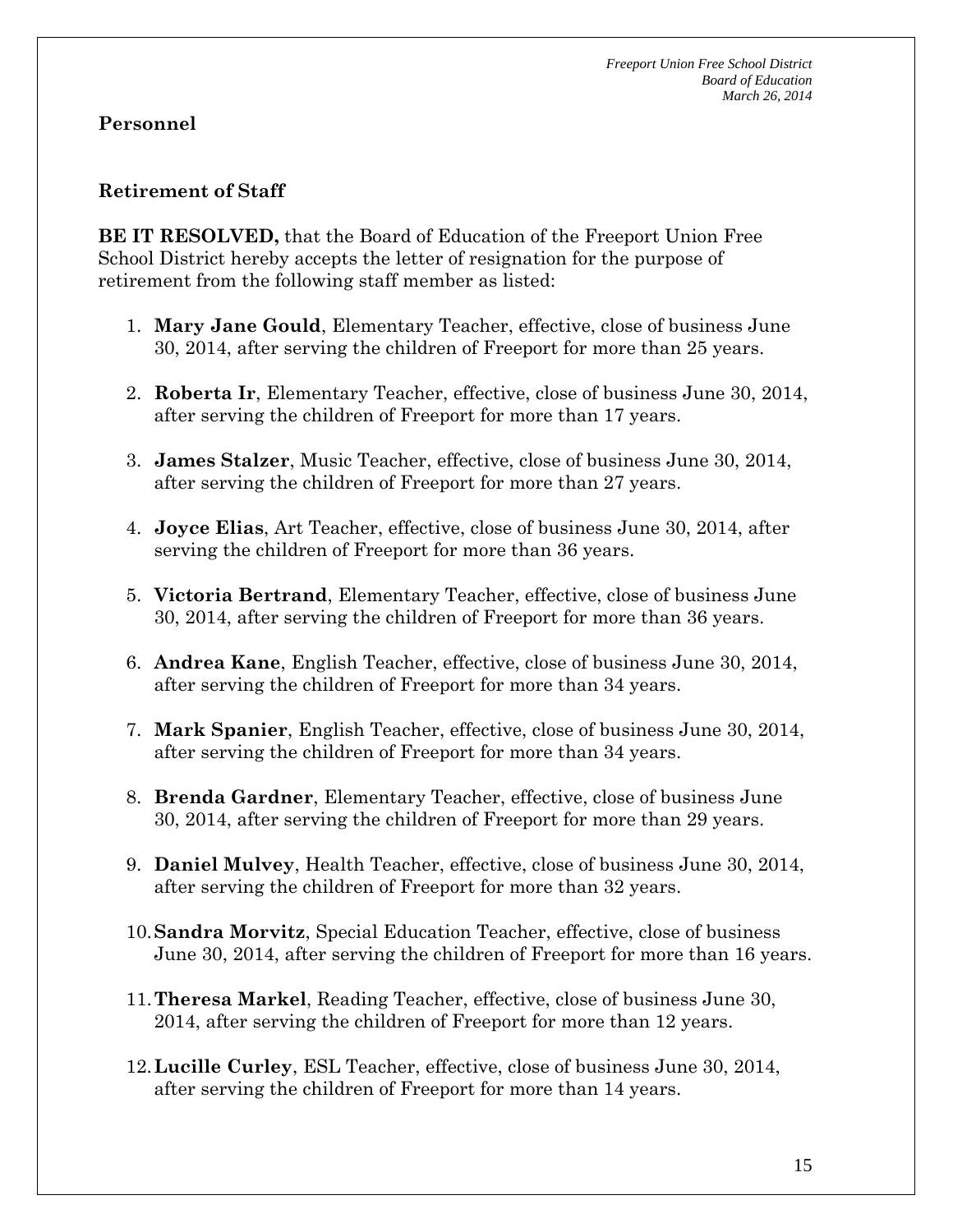- 13.**Ellen Mitchell,** Science Teacher, effective, close of business June 30, 2014, after serving the children of Freeport for more than 10 years.
- 14.**Janet Rogers**, full-time Teacher Aide, effective, close of business June 30, 2014, after serving the children of Freeport for more than 20 years.
- 15.**Bert Silverstein**, full-time Teaching Assistant, effective, close of business June 30, 2014, after serving the children of Freeport for more than 29 years.
- 16.**Rochelle McKeen**, full-time Teaching Assistant, effective, close of business June 30, 2014, after serving the children of Freeport for more than 25 years.
- 17.**Maureen Brown,** full-time Teaching Assistant, effective, close of business June 30, 2014, after serving the children of Freeport for more than 29 years.
- 18.**Cheryl Ryan**, full-time Teaching Assistant, effective, close of business June 30, 2014, after serving the children of Freeport for more than 21 years.
- 19.**Michael Stone**, Maintainer, effective, close of business February 28, 2014, after serving the children of Freeport for more than 13 years.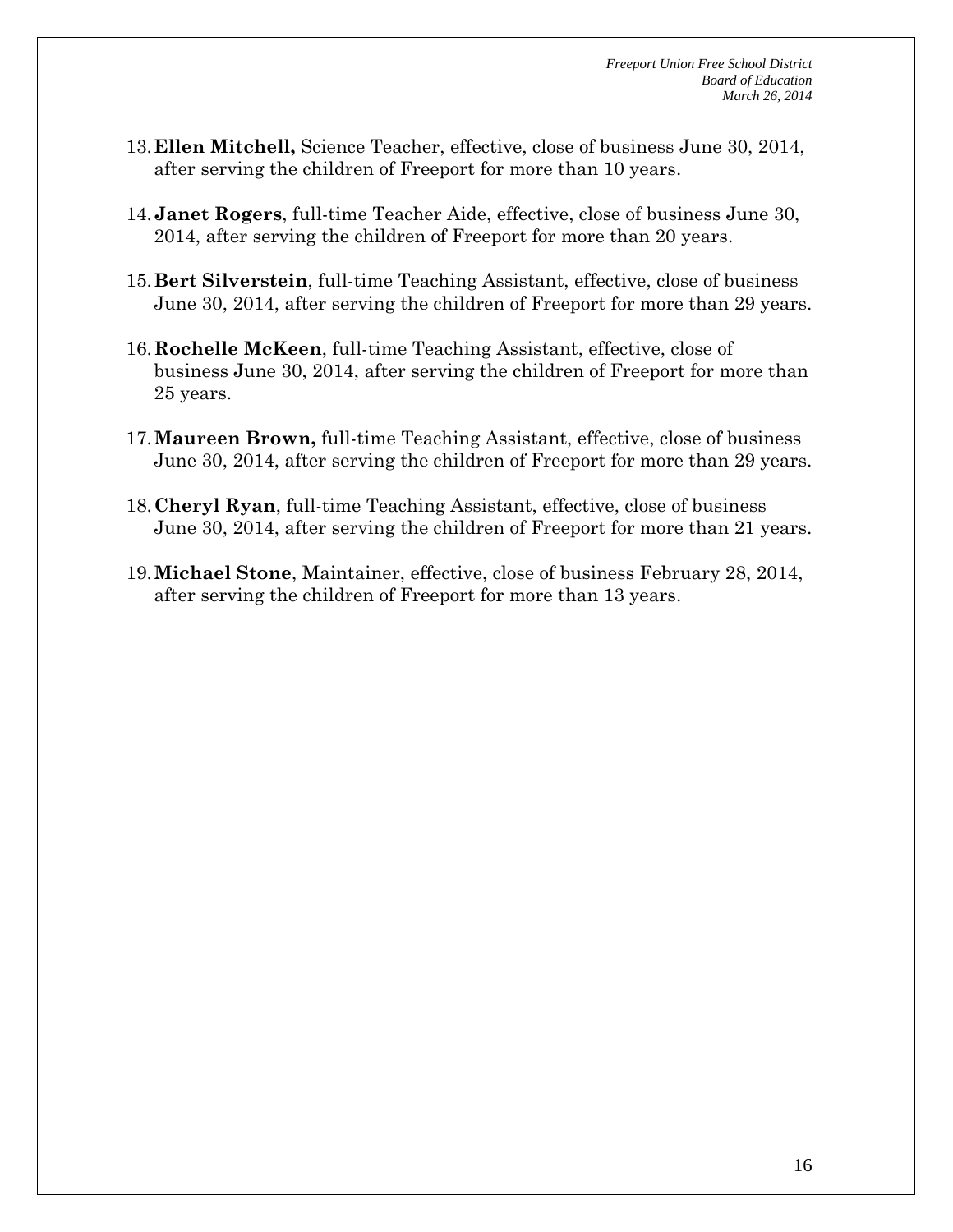# **Resolution to Approve Student Travel to McGuire – Dix Military Base**

**BE IT RESOLVED,** that the Board of Education of the Freeport Union Free School District hereby authorizes Freeport High School to conduct a field trip on April 5, 6, 7, 2014 to McGuire – Dix Military Base in Fort Dix, New Jersey for NJROTC students for the purpose of Leadership Training in an actual military setting.

**BE IT FURTHER RESOLVED,** that said authorization is subject to availability of chaperones and to Freeport High School's compliance with all insurance, health, safety and financial guidelines as indicated in the Administrative Procedures.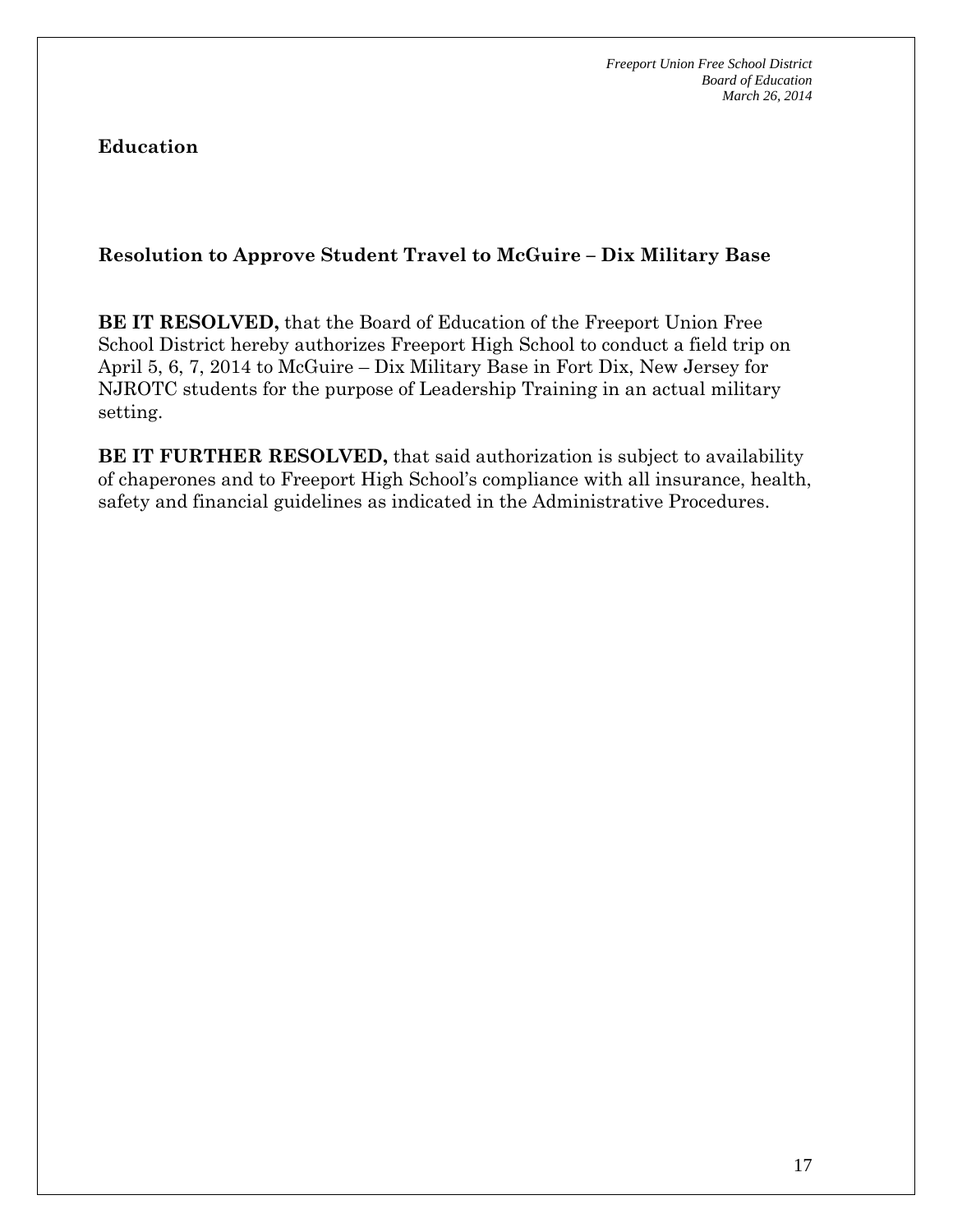# **Approval of Student Travel**

**BE IT RESOLVED, BE IT RESOLVED,** that the Board of Education of the Freeport Union Free School District hereby authorizes the Freeport High School to conduct a field trip to Philadelphia, PA, College Park, MD, Washington, DC, Hampton VA, and Bowie MD from April 23rd through April 26th 2014 for the purpose of providing a college tour for students that will visit the University of Pennsylvania, Howard University, The University of Maryland at College Park, Hampton University, Bowie State University, and Georgetown University. Students will also visit Six Flags in Bowie, MD on the return trip.

**BE IT FURTHER RESOLVED,** that said authorization is subject to availability of chaperones and to Freeport High School's compliance with all insurance, health, safety and financial guidelines as indicated in the Administrative Procedures.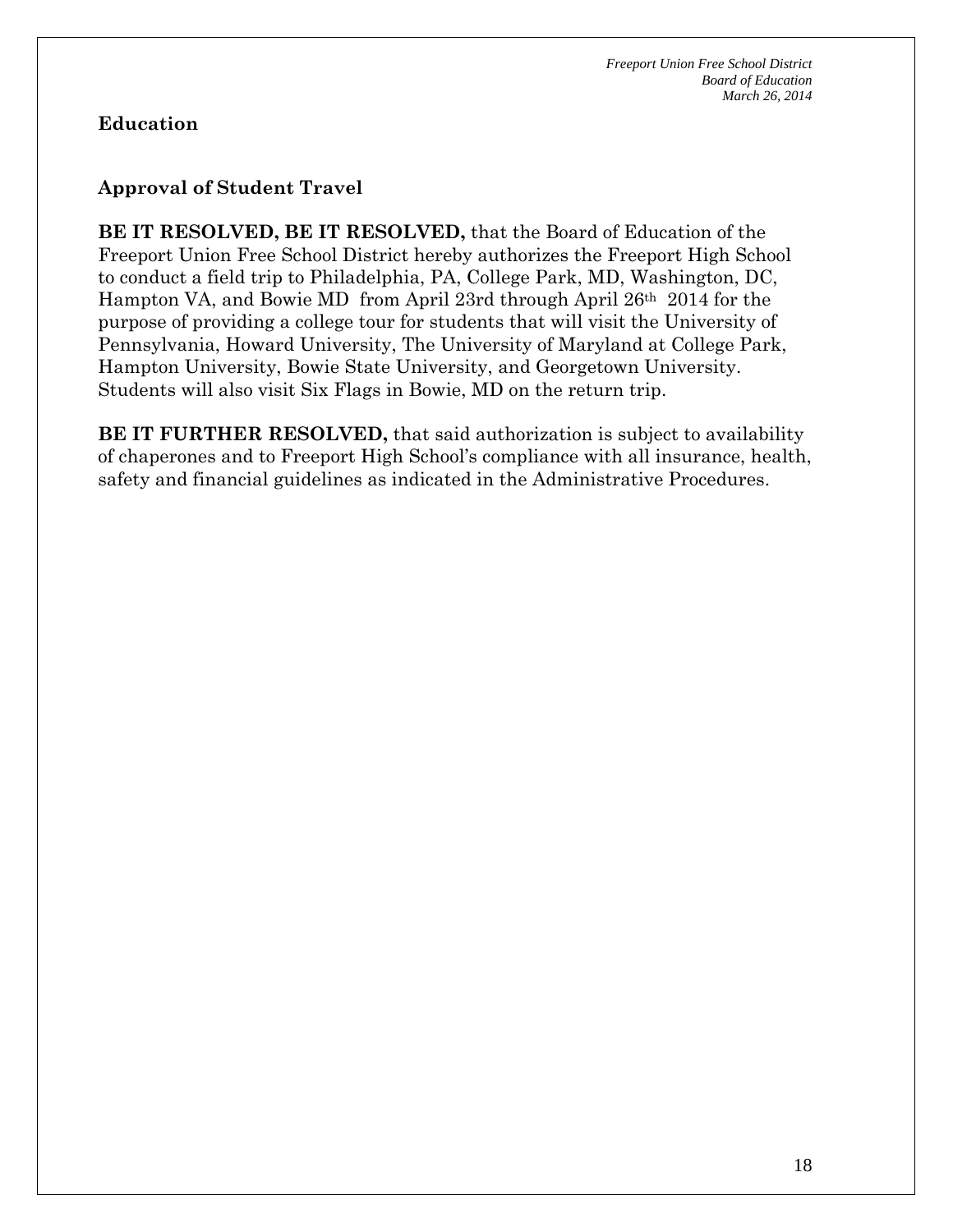**Approval of Student Travel - Odyssey of the Mind**

**BE IT ALSO RESOLVED,** that the Board of Education of the Freeport Union Free School District hereby authorizes the Caroline G. Atkinson School to conduct a field trip to Binghamton NY on April 11 and 12, 2014 for the purpose of participating in the Odyssey of the Mind Competition.

**BE IT FURTHER RESOLVED,** that said authorization is subject to availability of chaperones and to the Caroline G. Atkinson School's compliance with all insurance, health, safety and financial guidelines as indicated in the Administrative Procedures.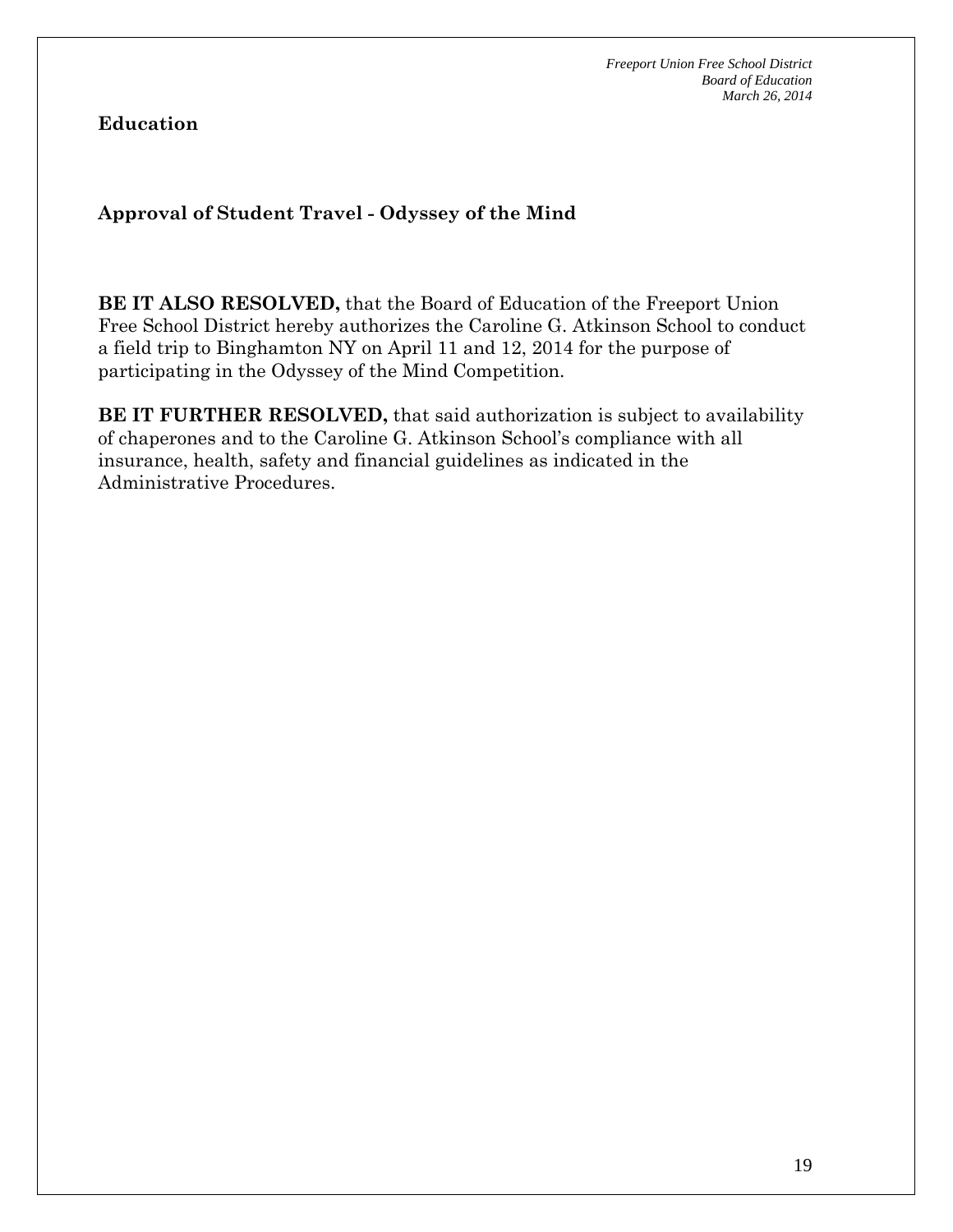**Education**

**Adoption of the 2014-2015 School Calendar**

**BE IT RESOLVED**, that the Board of Education of the Freeport Union Free School District hereby adopts the attached School Calendar for the 2014-2015 school year.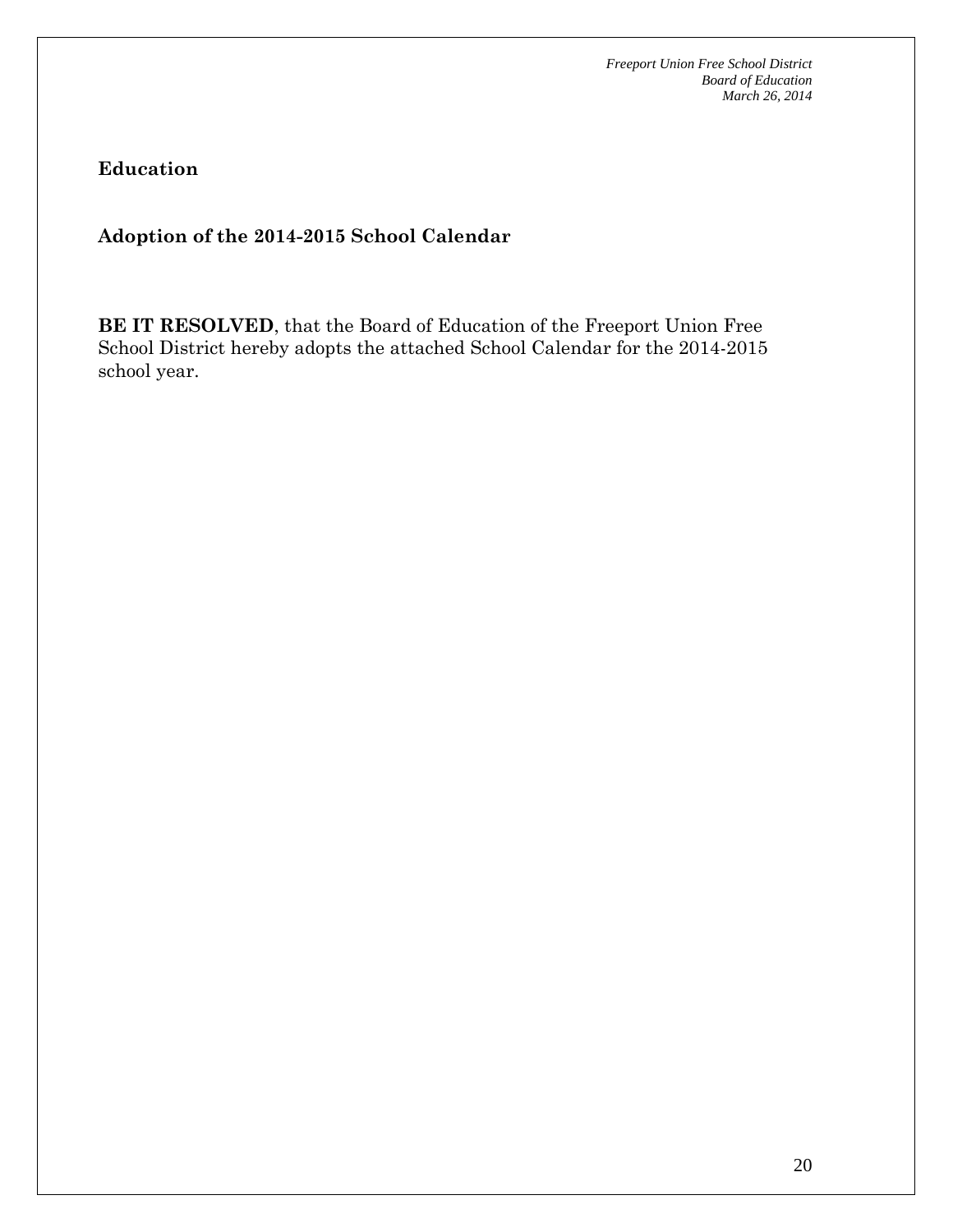

# **Freeport Public Schools 2014-2015 School Calendar**

| August    | 27 & 28                        | Teachers Report – Supt. Conference Days                                                                                   |
|-----------|--------------------------------|---------------------------------------------------------------------------------------------------------------------------|
| September | 1<br>$\overline{2}$<br>25 & 26 | Labor Day<br>First Day of School for Students<br>Rosh Hashanah - school closed                                            |
| October   | 13                             | Columbus Day - school closed                                                                                              |
| November  | $\overline{4}$<br>11<br>27-28  | Superintendent Conference Day $-$ no school for<br>students<br>Veterans Day - school closed<br><b>Thanksgiving Recess</b> |
| Dec/Jan   | $22 - 2$                       | <b>Holiday Recess</b>                                                                                                     |
| January   | 19                             | Martin Luther King Day – school closed                                                                                    |
| February  | $16 - 20$                      | <b>Winter Recess</b>                                                                                                      |
| April     | $2 - 10$                       | <b>Spring Recess</b>                                                                                                      |
| May       | $22 - 26$                      | <b>Memorial Day Recess</b>                                                                                                |
| June      | 26                             | Last Day of School for Students                                                                                           |

If no snow days are used, school will be closed May 22 and 26. If 1 snow day is used school will be open May 26 and closed May 22. If 2 snow days are used, school will be open May 22 and May 26.

Dates of Parent/Teacher Conferences to be announced. **Additional Emergency Make-Up Days will be used during February and/or April recess.**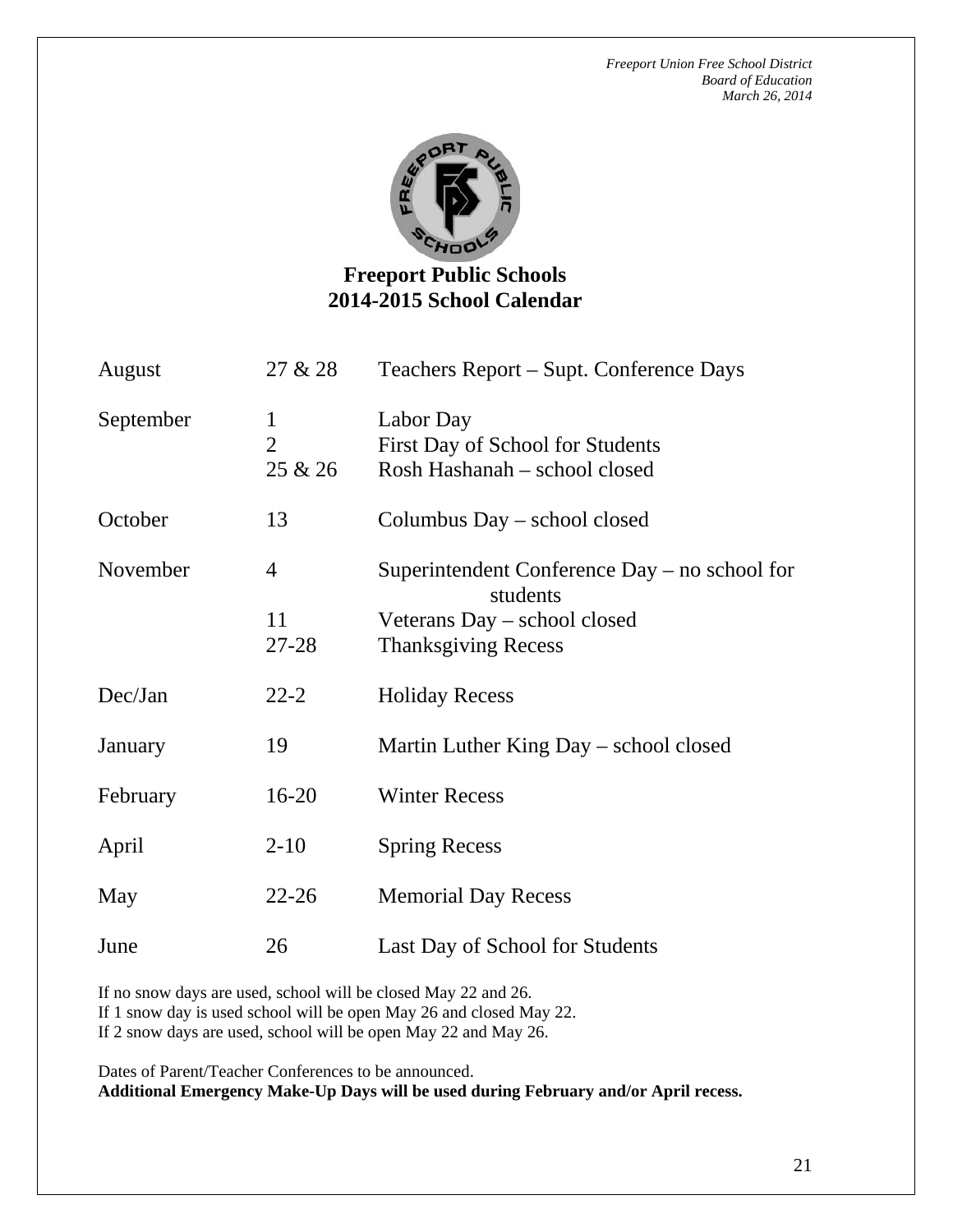## **Approval of Consultants**

**BE IT RESOLVED,** that the Board of Education hereby approve the agreement between the following consultant and the Freeport Union Free School District, as per the attached list for; and

**BE IT FURTHER RESOLVED**, that the Board of Education authorizes the Superintendent (or his designee) to execute said agreements on its behalf.

| Consultant                                                     | <b>Schools</b>                    | <b>Services Provided</b>                                                                                                                                                                                                                                                                                                                | <b>Total</b><br><b>Cost</b> | <b>Funding Source</b>                                              |
|----------------------------------------------------------------|-----------------------------------|-----------------------------------------------------------------------------------------------------------------------------------------------------------------------------------------------------------------------------------------------------------------------------------------------------------------------------------------|-----------------------------|--------------------------------------------------------------------|
| <b>UNITE</b><br>International,<br>Inc.<br>Patrick De<br>Grasse | <b>FHS</b>                        | Instruct students in the<br>prevention of drunken<br>driving and texting while<br>driving                                                                                                                                                                                                                                               | \$4,200                     | 21 <sup>st</sup> Century<br>Community<br>Learning Centers<br>Grant |
| LI Traditions                                                  | Grade 4<br>New Visions<br>Bayview | In-class presentations and a<br>field trip for students to learn<br>from local fishermen about<br>local maritime traditions.                                                                                                                                                                                                            | \$5,000                     | 21 <sup>st</sup> Century<br>Community<br>Learning Centers<br>Grant |
| Peter Hayes                                                    | Columbus,<br>Magnet<br>Schools    | Consulting services for new<br>student assignment in the<br>magnet schools                                                                                                                                                                                                                                                              | \$1000                      | Title 2a                                                           |
| <b>Bruce</b><br>Grossman                                       | <b>FHS</b>                        | Director FHS Musical                                                                                                                                                                                                                                                                                                                    | \$3,537                     | General Fund                                                       |
| Method Test<br>Prep                                            | <b>FHS</b>                        | Tutoring Services for FHS<br>students for the SAT                                                                                                                                                                                                                                                                                       | \$17,316.                   | 21 <sup>st</sup> Century Grant                                     |
| Adelphi<br>University                                          | District-wide<br>$K-12$           | For Year 1 and Year 2:<br>48 days of STEM Literacy<br>Professional Development;<br>Data Literacy Graduate<br>Level Professional<br>Development Course for 8<br>Principals; Special Education<br>Dual Certification for 6<br>teachers; Application and<br>professional development for<br>National Board Certification<br>for 8 teachers | \$171,220.                  | Strengthening<br>Teacher and<br>Leader<br>Effectiveness<br>grant 3 |
| Freeport<br>Teacher<br>Center                                  | $K-12$                            | Professional Development for<br>teachers in the integration of<br>I-pads into the daily<br>curriculum and instruction.                                                                                                                                                                                                                  | \$1,344.                    | Strengthening<br>Teacher and<br>Leader<br>Effectiveness<br>grant 3 |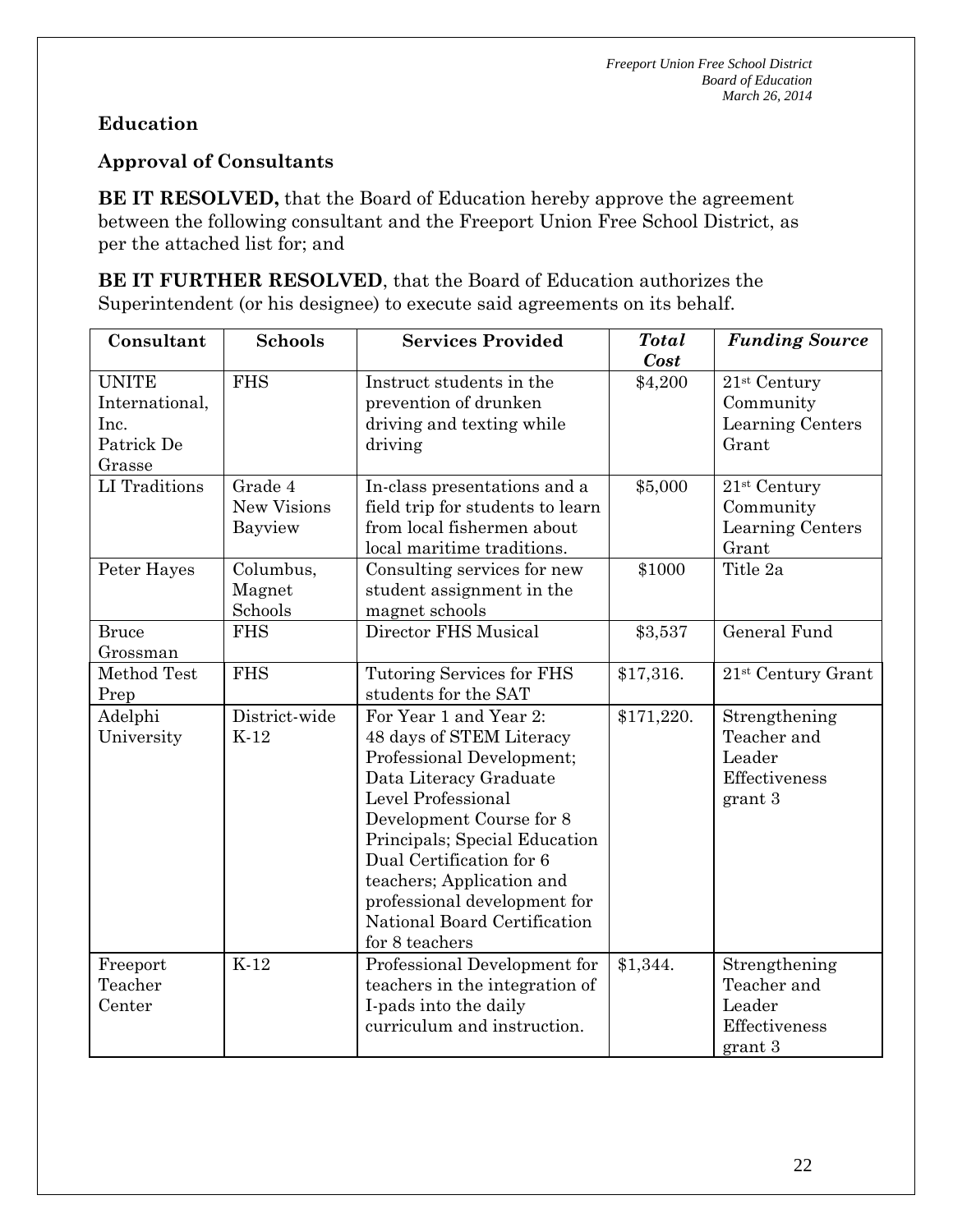# **Acceptance of the Three Year Technology Plan**

**BE IT RESOLVED**, that the Board of Education of the Freeport Union Free School District hereby accepts and approves the Three Year Technology Plan for the years 2014-2017 as attached.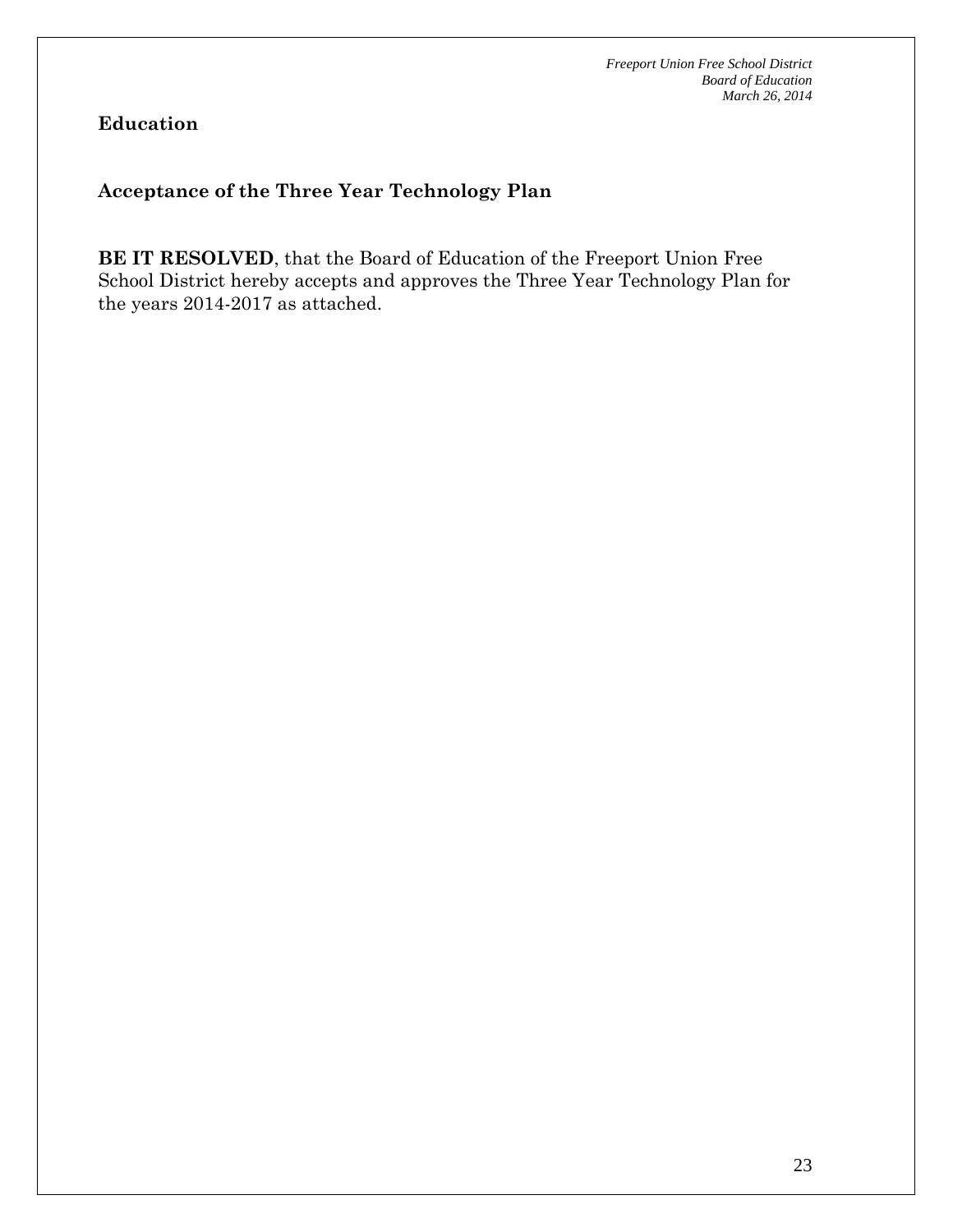**Finance**

#### **Budget Transfers – March, 2014 General Fund**

**BE IT RESOLVED,** that the Board of Education of the Freeport Union Free School District hereby approves the attached Budget Transfer within the General Fund for March, 2014.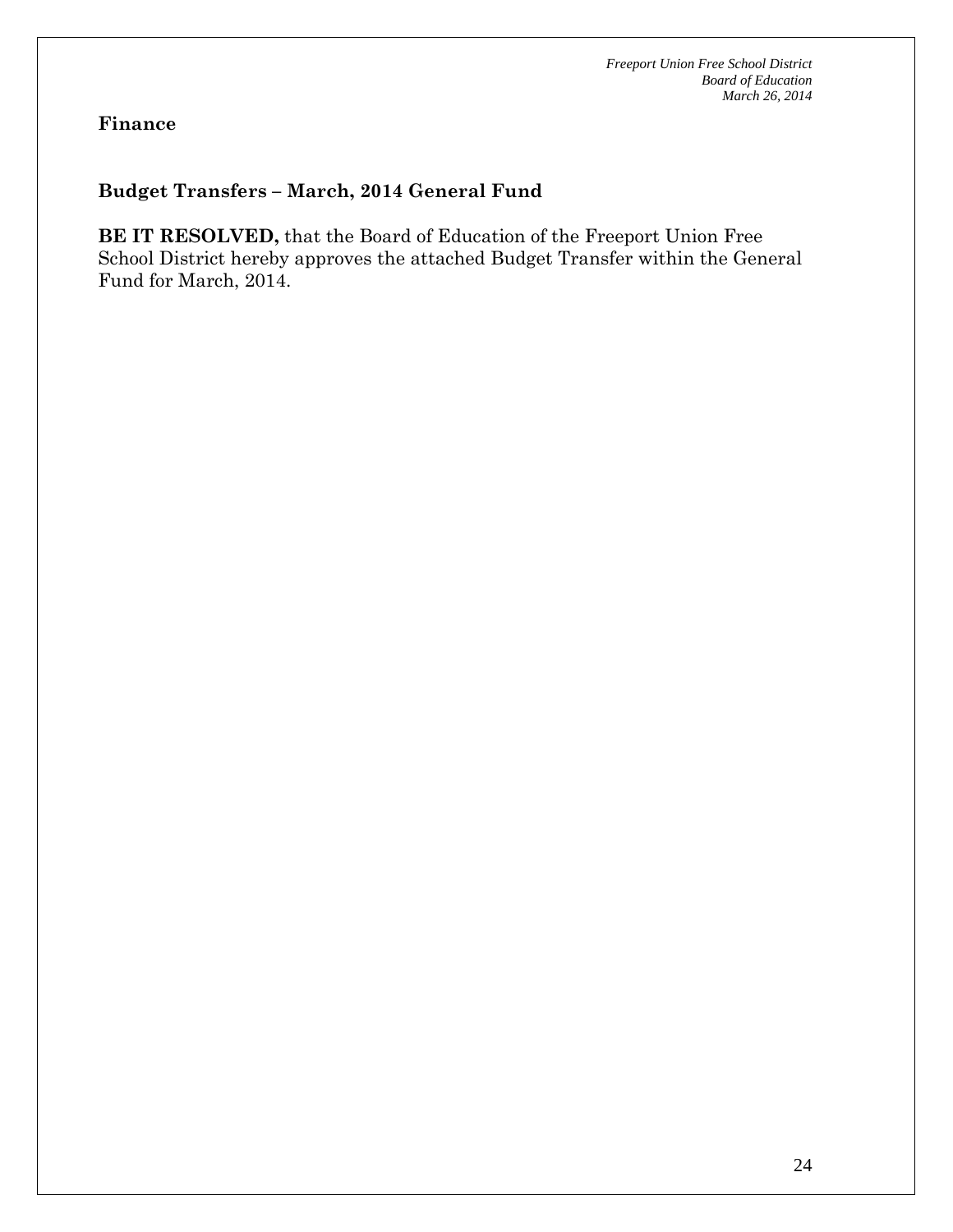#### **Finance**

# **Acceptance of a Bid Award - J. W. Dodd Middle School – Boiler Replacement**

**BE IT RESOLVED**, that the Board of Education of the Freeport Union Free School District hereby awards the following bid as listed in the attached Bid Award Report and as recommended in the attached bid recommendation, accepting the lowest responsible bid as per bid specifications.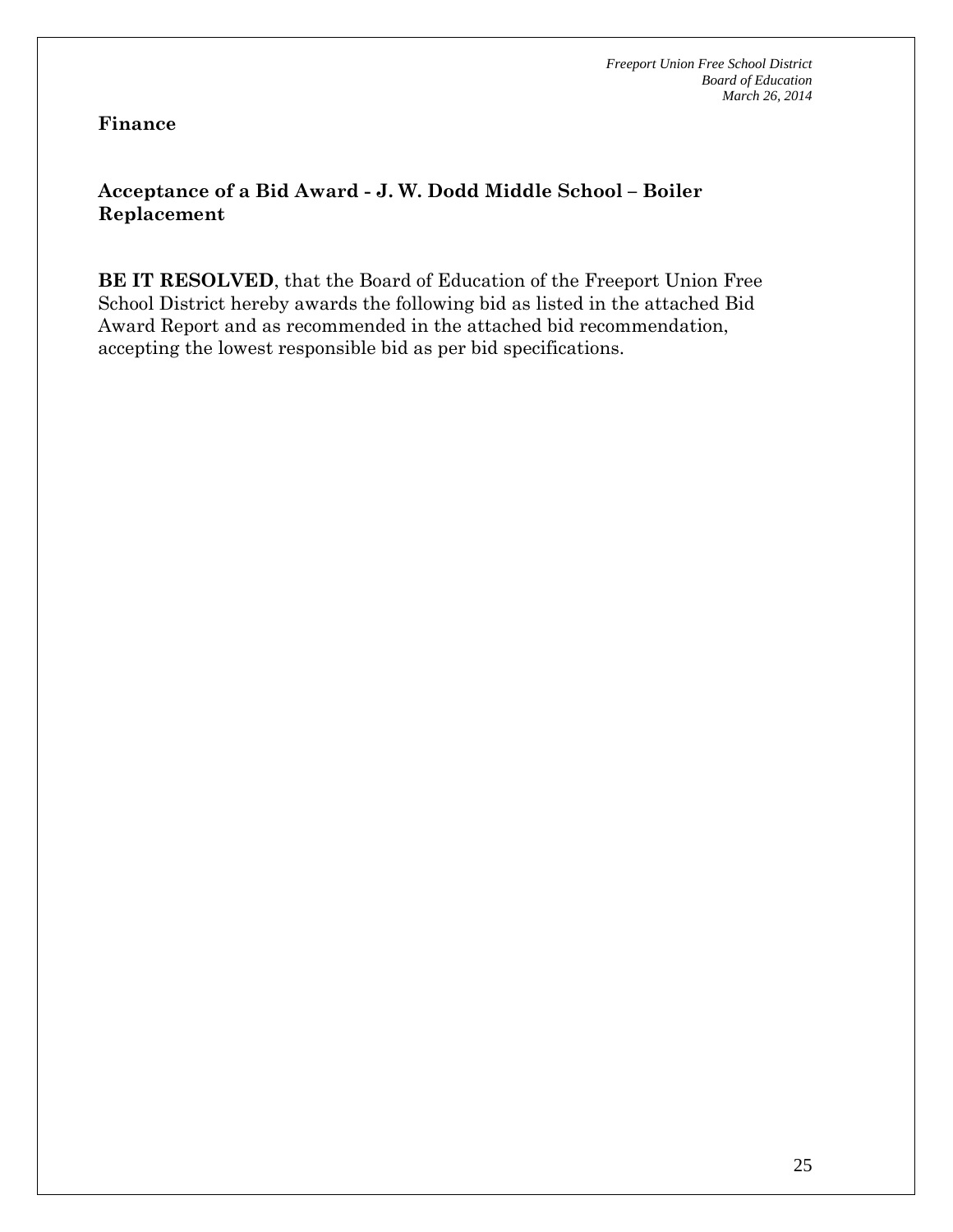#### **BID AWARD FOR CAPITAL PROJECTS**

#### **BID OPENING** 2/27/14

# 30, 2014

2014

12:00 P.M.

**LEGAL NOTICE** Freeport Baldwin Leader, January

Long Island Graphics, January 30,

Newsday, January 30, 2014

**Boiler Replacements J.W. Dodd Middle School SED #28-02-09-03-0-002-022**

#### **BIDS SOLICITED FROM**

Best Climate Control Corp. JNS Heating Service, Inc. Rocon Plumbing & Heating Corp. Ultimate Power Inc. HVAC, Inc. Premier Mechanical Services, Inc. Framan Mechanical, Inc. Thermo Tech Combustion \*ARA Plumbing Corp. \*Locust Valley Electric

\*No Bid Summited

# **TOTAL NUMBER OF BIDS SOLICITED:** 10

#### **TOTAL NUMBER OF BIDS RECEIVED:** 8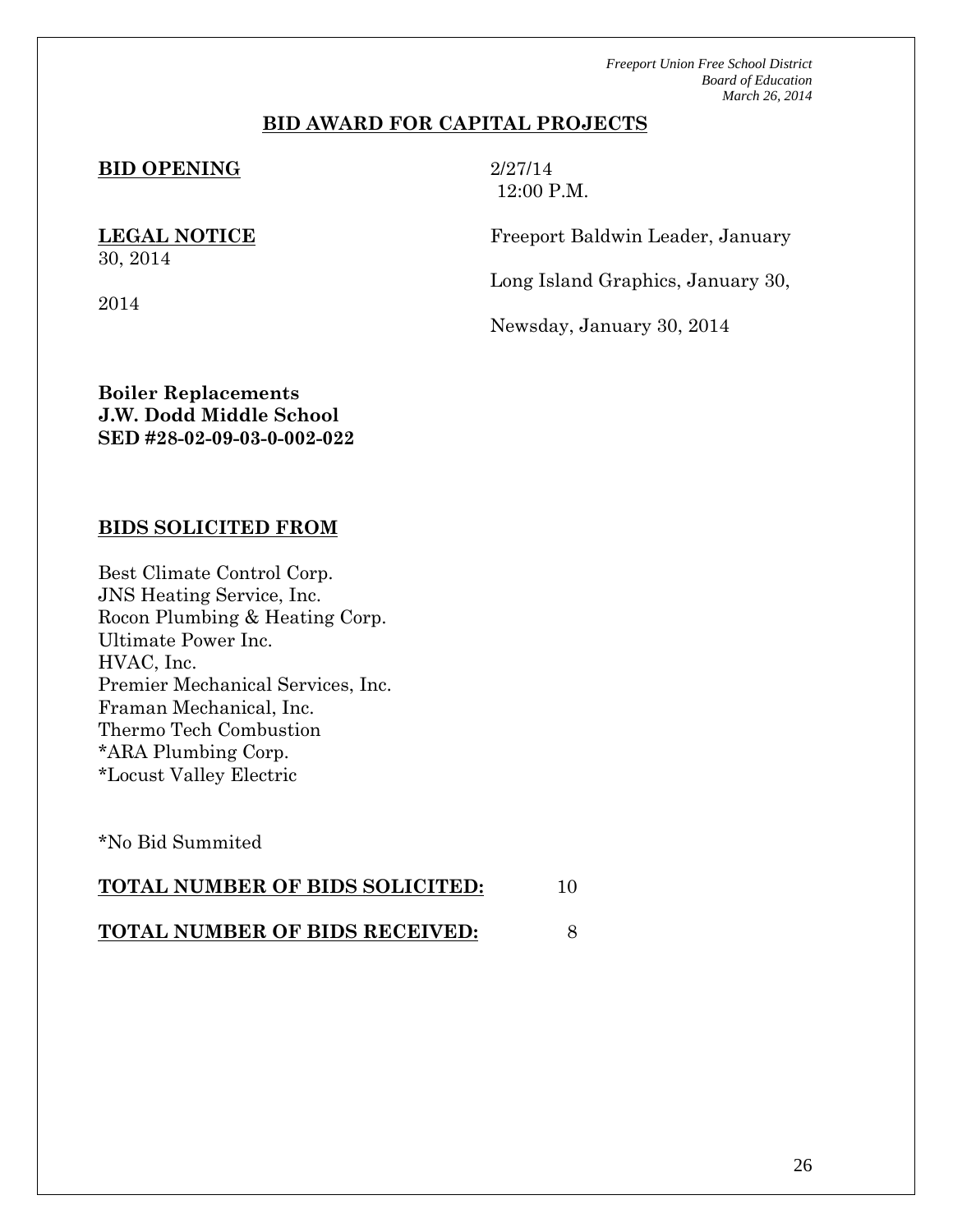# **TABULATION OF BIDS RECEIVED**

#### **Scope: Boiler Replacement**

#### **Tabulation of lowest three bids:**

| J.W. Dodd Middle School |          |  |               |            |               |         |
|-------------------------|----------|--|---------------|------------|---------------|---------|
| Contractor              | Ultimate |  | Power, Thermo | Tech   JNS |               | Heating |
|                         | Inc.     |  | Combustion    |            | Service, Inc. |         |
| <b>Base Bid</b>         | 787,000  |  | 821,000       |            | 888,700       |         |
| <b>RECOMMENDATION:</b>  |          |  |               |            |               |         |

These bids were received by Mr. Joe Jenal and Mr. Tom Petersen, BJLJ Engineers & Architects, PC; Nicolas Panchano, Triton Construction; Mr. Thomas Fucci, Director of Facilities; Mr. James Robinson, Executive Director for Business; Ms. Beth Rella, Assistant Business Administrator; and Ms. Jamie Reinke, Transportation Dispatcher.

The bids were reviewed by Mr. Joe Jenal and Mr. Tom Petersen, BJLJ Engineers & Architects, PC; Nicolas Panchano, Triton Construction; Thomas Fucci, Director of Facilities and Mr. Mike Fleres, Maintenance Department. It is our recommendation that the bid be awarded to the lowest responsible bidder, Ultimate Power Inc., in the amount of \$787,000.00.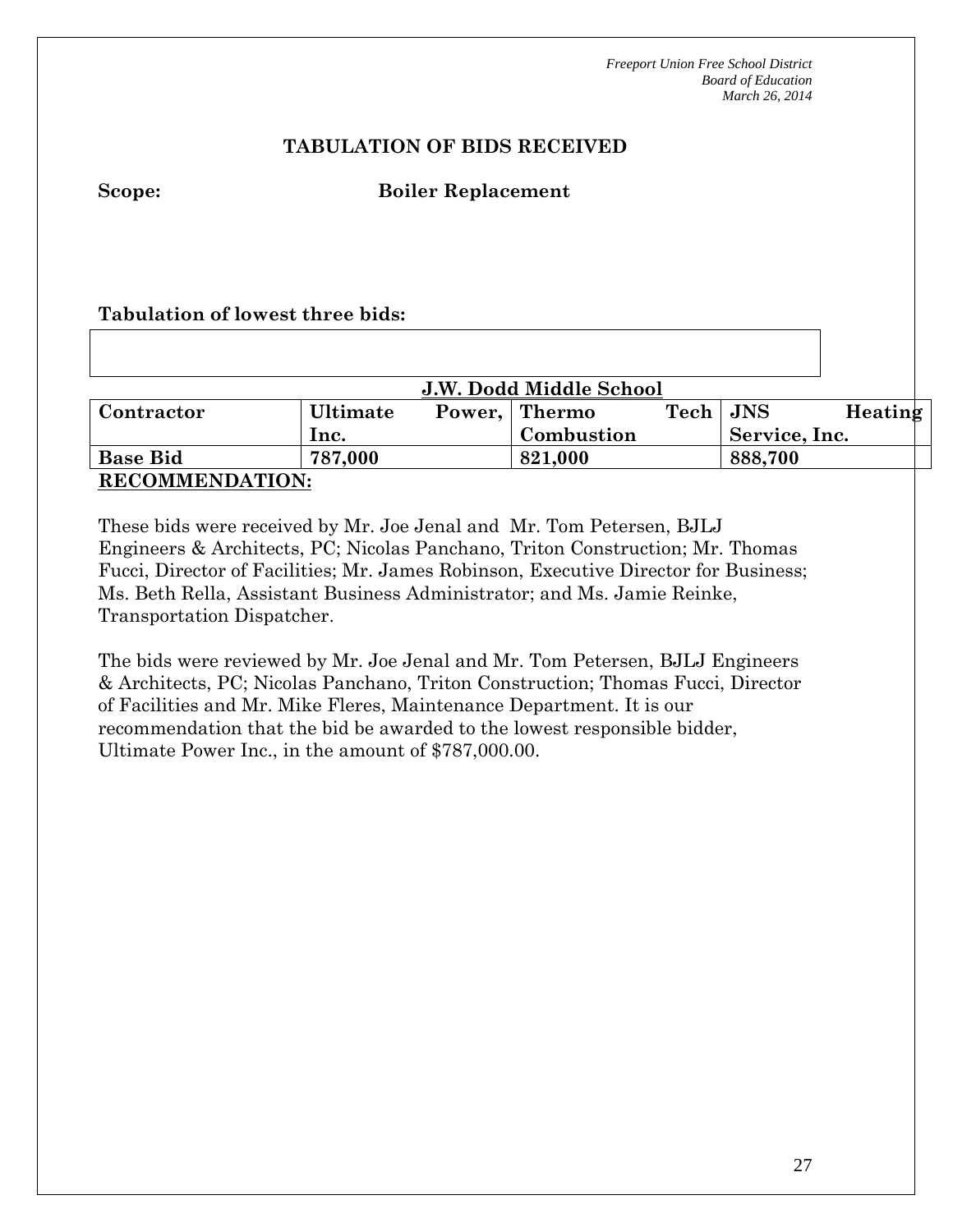#### **Finance**

# **Approval of Capital Reserve Funds Projects and Type II Actions**

**WHEREAS,** the Board of Education of the Freeport Union Free School District desires to embark upon certain reserve fund projects, to wit:

- Fire Alarm Upgrade at Archer Street School;
- Auditorium Upgrades at Freeport High School;
- Ceiling Replacement at John W. Dodd Middle and Freeport High School;
- District-wide Toilet Room Renovations, District-wide Window Replacement, District-wide Security Upgrades, District-wide Building Entry Improvements, and District-wide (Drainage, Pavement, Irrigation, etc.) to the following buildings:
	- o Archer Street School
	- o Caroline G. Atkinson School
	- o Bayview Avenue School
	- o Columbus Avenue School
	- o John W. Dodd Middle School
	- o Freeport High School
	- o Leo F. Giblyn School
	- o New Visions School
	- o Administration Building

**WHEREAS,** said capital reserve fund projects are subject to classification under the State Environmental Quality Review Act (SEQRA); and

**WHEREAS,** maintenance or repairs involving no substantial changes in existing structure or facilities are classified as Type II Actions under current Department of Environmental Conservation SEQRA Regulations (Section 6 NYCRR 617.7  $(c)(1)$ ; and

**WHEREAS,** replacement, rehabilitation, or reconstruction of a structure or facility, in kind, on the same site, including upgrading buildings to meet building or fire codes, unless such action meets or exceeds any of the thresholds in section 617.5 of this Part are classified as Type II Actions under the current Department of Environment Conservation SEQRA Regulations (Section 6 NYCR 617.(c)(2); and

**WHEREAS,** the SEQRA Regulations declare Type II Actions to be actions that have no significant impact on the environment and require no further review under SEQRA; and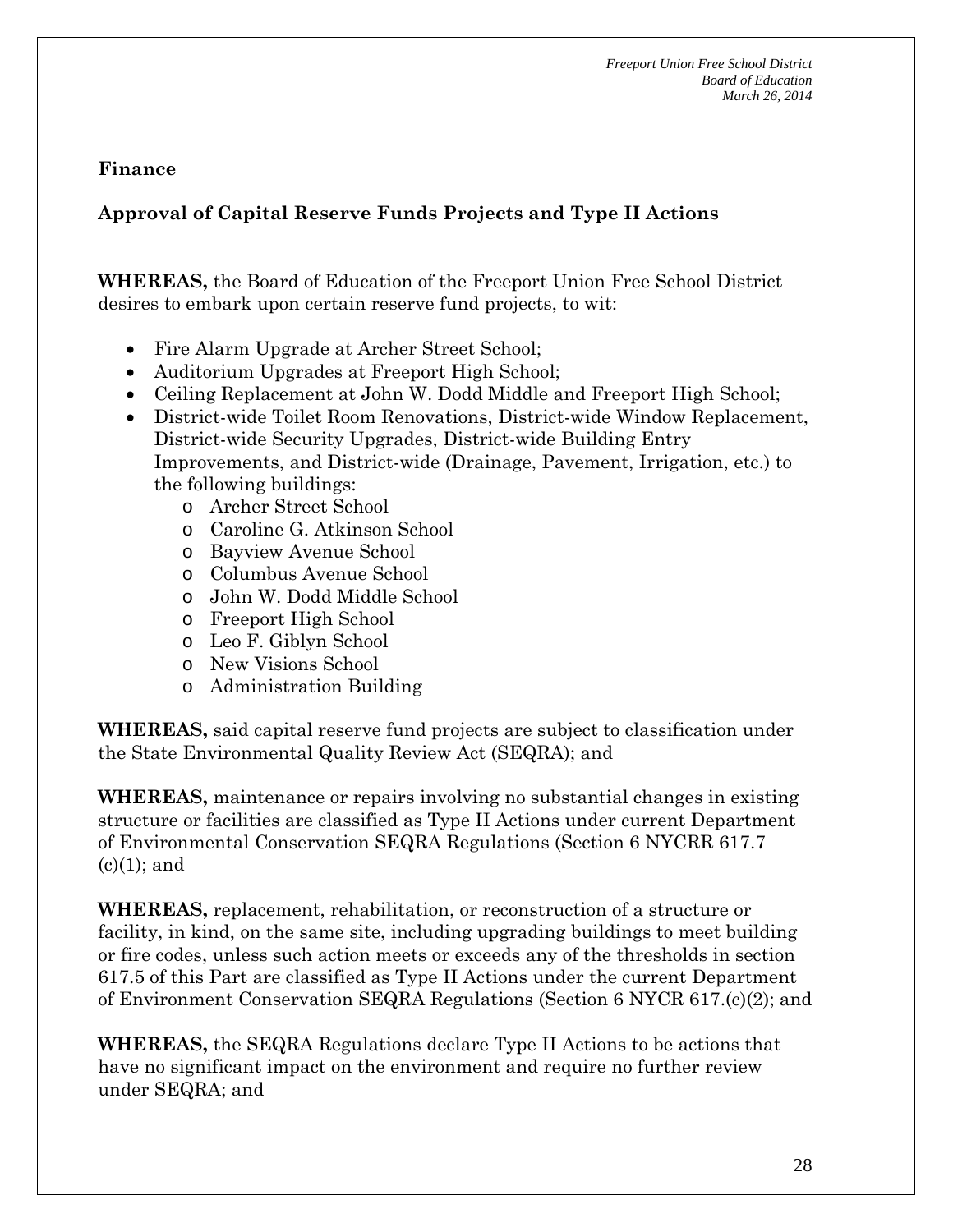**WHEREAS,** the Board of Education, as the only involved agency, has examined all information related to the capital improvement projects and has determined that the capital improvement projects for:

- Fire Alarm Upgrade at Archer Street School
- Auditorium Upgrades at Freeport High School
- Ceiling Replacements at John W. Dodd Middle School and Freeport High School
- District-wide Toilet Room Renovations, District-wide Window Replacements, District-wide Security Upgrades, District-wide Building Entry Improvements, and District-wide Grounds Improvements (Drainage, Pavement, Irrigation, etc.) to the following buildings:
	- o Archer Street School
	- o Caroline G. Atkinson School
	- o Bayview Avenue School
	- o Columbus Avenue School
	- o John W. Dodd Middle School
	- o Freeport High School
	- o Leo F. Giblyn School
	- o New Visions School
	- o Administration Building

are classified as Type II actions, which require no further review under SEQRA, pursuant to Section 617.5 (c) (1) and 617.5 (c) (8) of the SEQRA regulations;

**NOW, THEREFORE, BE IT RESOLVED,** that the Board of Education of the Freeport Union Free School District, hereby declares itself lead agency in connection with the requirements of the State Environmental Quality Review Act (SEQRA); and

**BE IT FURTHERE RESOLVED,** that the Board of Education of the Freeport Union Free School District, hereby shall forward an official copy of this Resolution to the New York State Education Department together with a copy of the Project Review Exemption based on the Letter of Resolution to the New York State Office of Parks, Recreation and Historic Preservation in connection with its request for approval of the above-described projects from the New York State Education Department.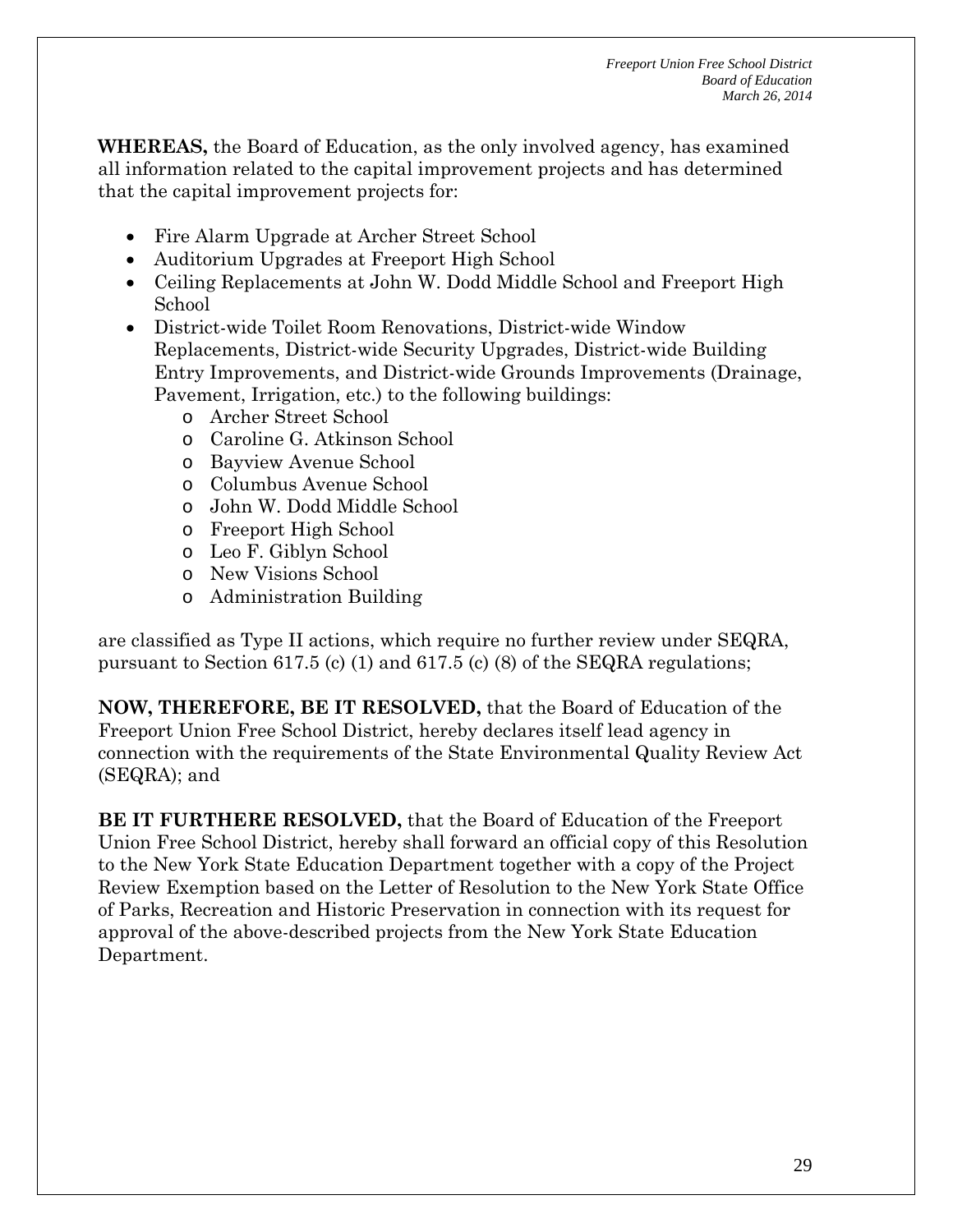# **Finance**

# **Approval of a Proposition to Use Capital Reserve Funds**

**BE IT RESOLVED,** that the Board of Education of the Freeport Union Free School District, hereby authorizes the following proposition to be submitted to the voters of the Freeport Union Free School District on May 20, 2014:

The Board of Education of the Freeport Union Free School District is hereby authorized to expend the sum of \$1,200,000 representing monies from the Capital Reserve Fund established in March 2009 for the following purposes:

- Archer Fire Alarm Upgrade
- FHS Auditorium Upgrades
- District-Wide Bathroom Renovations
- District-Wide Ceiling Replacement
- District-Wide Security and Safety Upgrades
- District-Wide Window Replacement
- District-Wide Building Entry Improvements
- District-Wide Grounds Drainage, grounds improvements, irrigation

Since the funds to be expended hereunder are from the Capital Reserve Fund, approval of this proposition will not require a tax levy upon the real property of the District.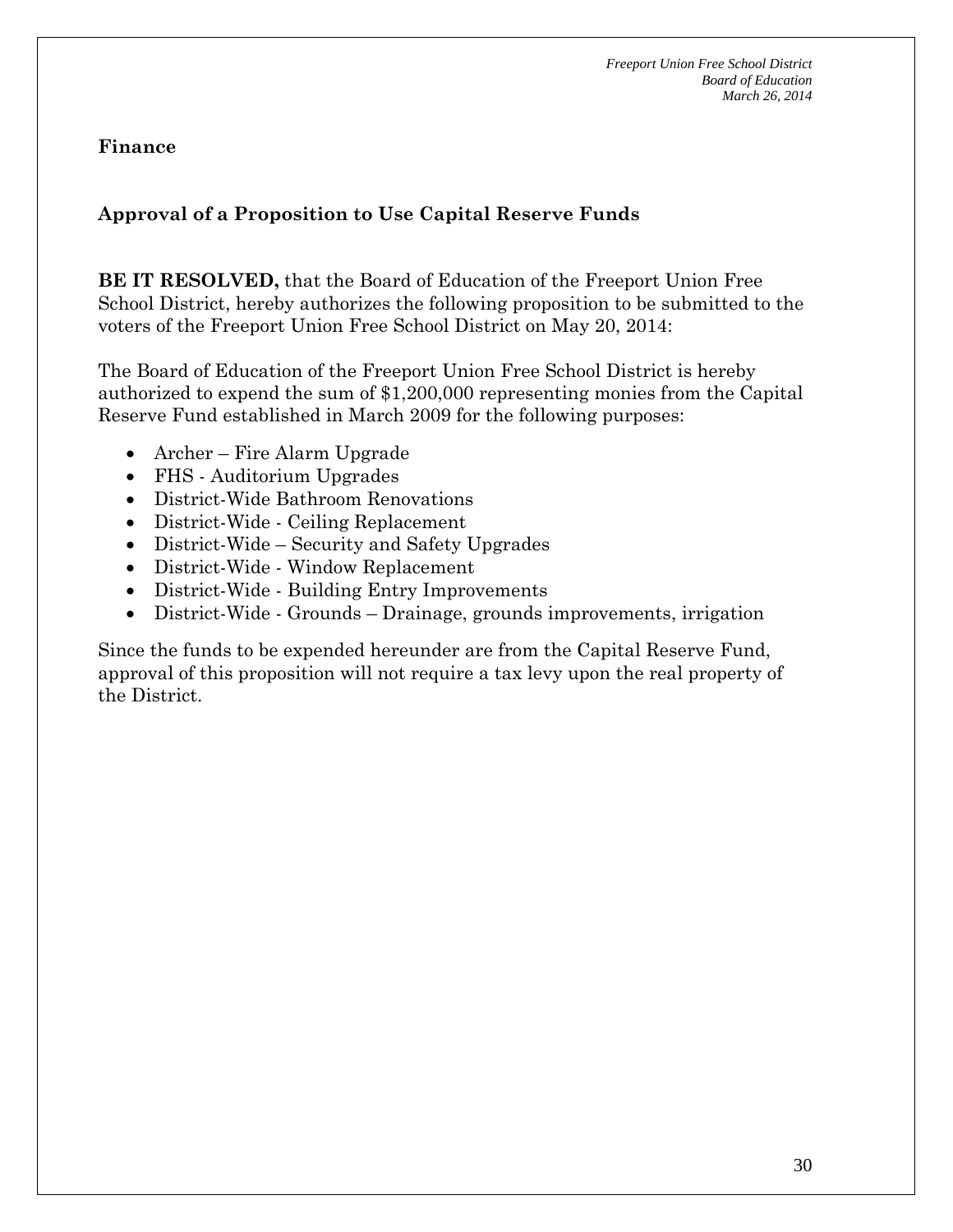**Finance**

# **Acceptance of the 2013 Federal Single Audit Report**

**BE IT RESOLVED**, that the Board of Education of the Freeport Union Free School District hereby accepts the Federal Single Audit as prepared by our external auditors, Cullen & Danowski, LLP, for the year ended June 30, 2013.